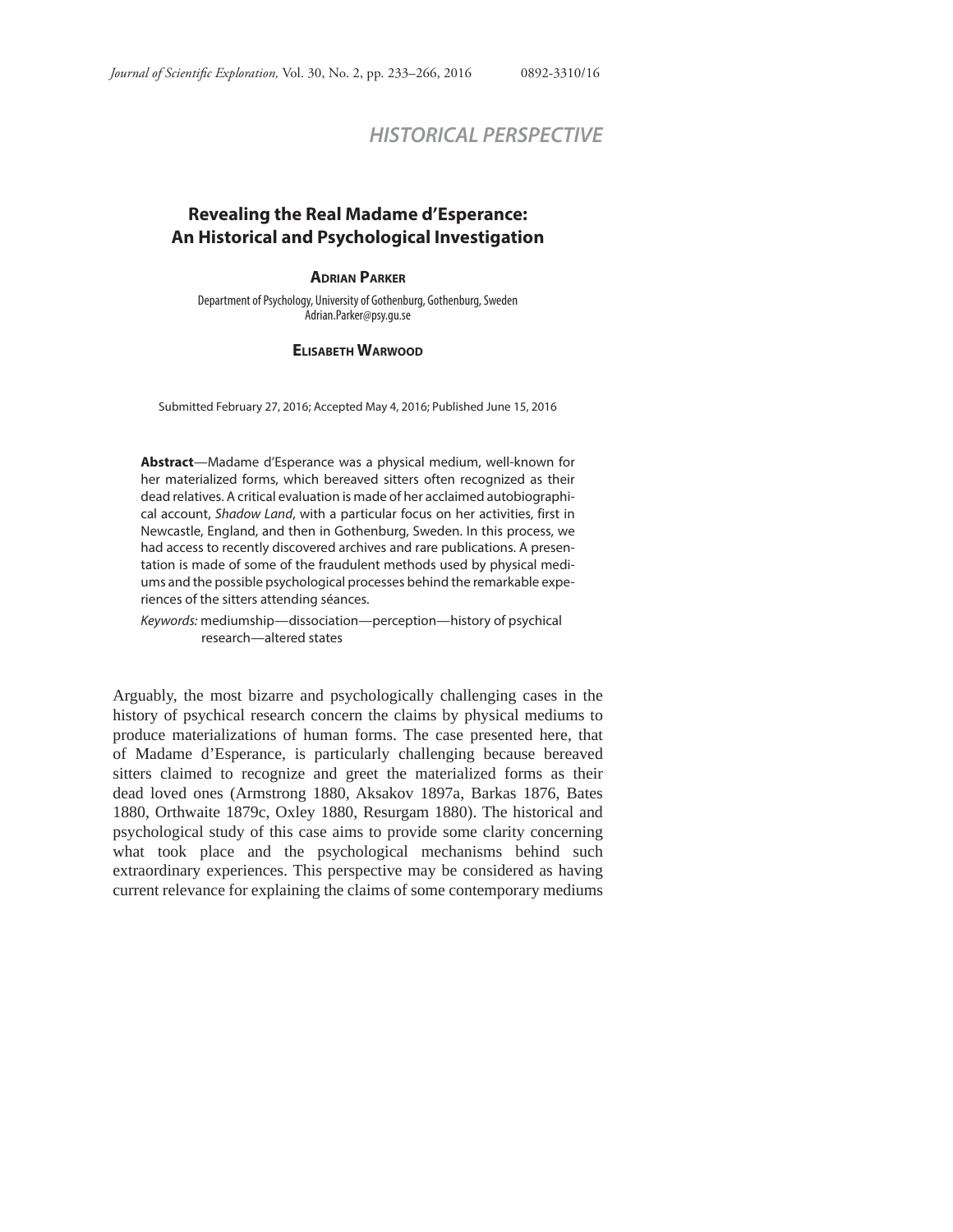such as the controversial Kai Mügge (Braude 2014, 2016, Nahm 2014, 2016). Furthermore, the d'Esperance case has some notoriety because with one exception (Haraldsson & Gissurarson 2015) it appears to be unique in claiming evidence for a partial dematerialization of the medium's body to have occurred.

In seeking an explanation for the various facets of this case, we have had access to the autobiography of the medium, written accounts from the period, some recently discovered archival records at the College of Psychic Studies in London, and finally a series of virtually unknown archived photographical and other documentation at the University of Gothenburg. It has been argued that the availability of photographic records is a prerequisite for determining the precise nature of the phenomena under scrutiny (Parker 2016).

This case is known in the literature as "Madame d'Esperance" or "Elizabeth Hope Reed," with various permutations occurring in the spelling of d'Esperance (and Reed is sometimes given as Reid). Madame d'Esperance became something of a "nom de célébrité in spiritualistic circles in the early 1900s": She is included as one of the "great mediums" in Doyle's historical review (1927/2011), and Inglis (1979:448) calls her "the most respected medium in Europe." The claims surrounding her case are still regarded by some writers as enigmatic. For instance, Melton (1996) writes about the fraud issue: "that her case must remain open, though there is every reason to believe that she simply was never caught." That she was *not* caught is, as we shall document, not actually true, but such statements illustrate some of the fundamental disinformation that characterizes the case.

Major difficulties arose in investigating this case, not least the disinformation that pervades much of the autobiography *Shadow Land or Light From the Other Side* (d'Esperance 1897) but also that most independent accounts of the events and séances are to be found only in rare spiritualistic publications. Many of these rare accounts exist only in Swedish, Norwegian, Danish, or German. When these difficulties are surmounted and accounts are collated, some claims can be shown to be fiction.

#### **The Correction of Disinformation about This Case**

There is no definitive or reliable biography of Madame d'Esperance, and the present account is not intended to be a complete or detailed biography but aims primarily to provide a corrective overview with a focus on the 20 years the medium was resident in Sweden, mainly in Gothenburg.

Many biographical accounts suggest that the real name of the medium known as Madame d'Esperance is Elizabeth Hope, and some record it as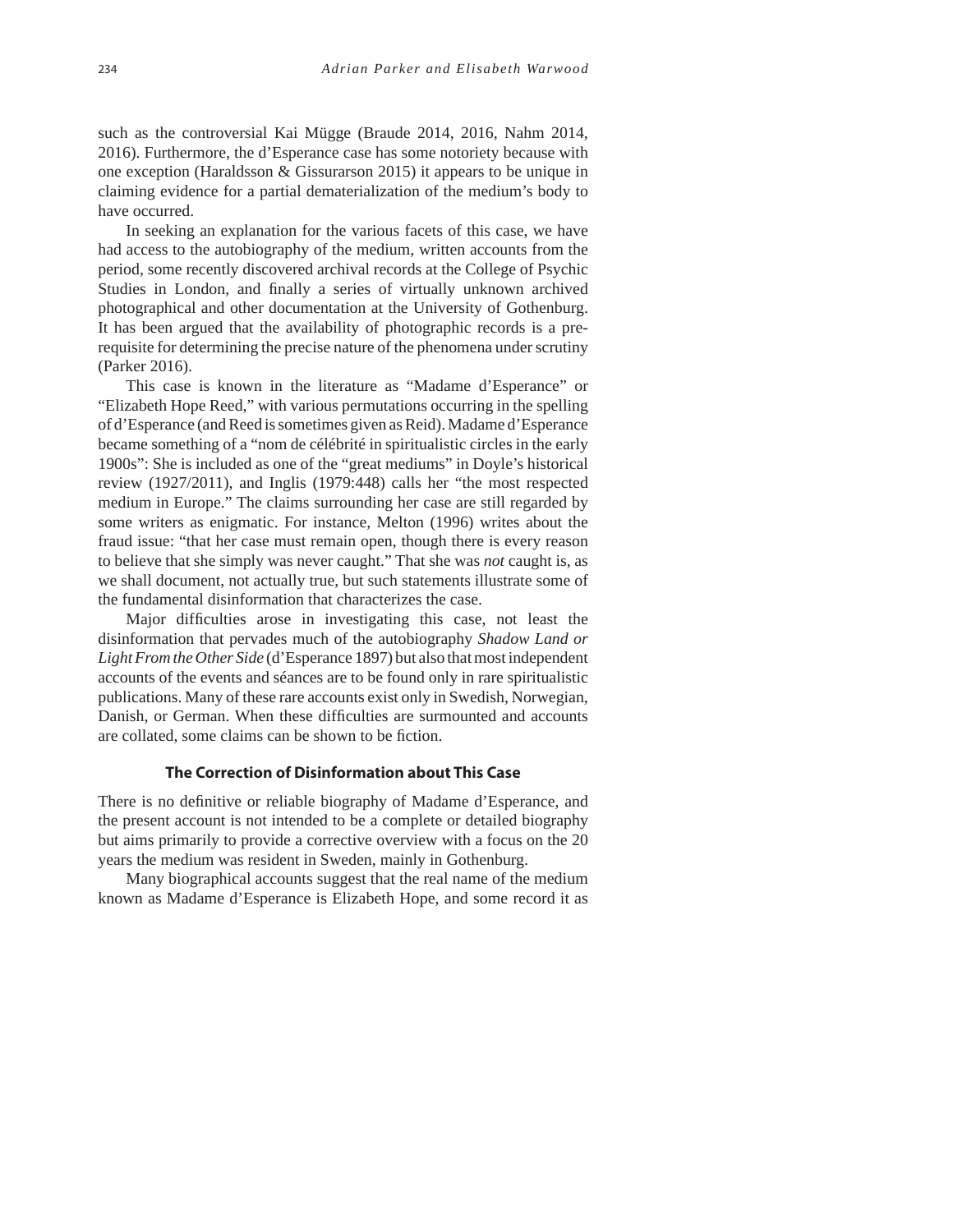Elizabeth Hope Reed, Reed being given as her married name (e.g., https:// en.wikipedia.org/wiki/Mme.\_d%27Esperance). The surname of Hope may have been attributed to her because the French word *esperance* translates into the English *hope*, or because in her own biographical account she describes her mission in life as giving hope, hence the use of the nom de plume 'Esperance' to convey her purpose as a Spiritualist medium. The spelling of Espérance is usually given without the French accent aigu. Her birth date is usually given as 1855, and her death as occurring in 1919, but as we will reveal all of this (with the exception of the death date) can be shown to be incorrect.

In July 2013, a small collection of her personal papers was discovered in the archives of the College of Psychic Studies in London (formerly the London Spiritualist Alliance) where the medium had been held in high regard and where a painting of her is still prominently displayed. The papers had been deposited there in 1920, after the medium's death, by a Copenhagen Spiritualist friend, Mr. Jensen. Along with the papers was a covering letter, from Mr. Jensen to a Danish consulate with the following information: "Maiden name—Puttock d'Esperance, born 20/11/1855 (this date was given to me by herself). She had been married to Thomas J. Reed d'Esperance born at Durham City" (Price 2014).

Despite this information having been provided by the medium herself, it is flawed. It did, however, provide a starting point for an investigation by Warwood (2014) into her family history.

So, who was Madame d'Esperance? Using English public birth and death records, the only individual who could be identified with this background was Elizabeth Jane Puttock born in 1848, and baptized on December 10th of that year at St. James Church, Shoreditch, the daughter of George Puttock and his wife Elizabeth Jane Tovey. The birth certificate for Elizabeth Jane Puttock confirmed that she was born November 20, 1848. at 2 Browns Buildings, Clifton Street, Shoreditch. The employment of her father was given as mariner, which fitted somewhat with claims that the father was a sea captain. Also congruent with the d'Esperance account was that Elizabeth Jane Puttock had married Thomas Jackson Reed, on August 13, 1870, in Newcastle-on-Tyne.

The above data establish that 1855 as the year of birth is wrong, while confirming her marriage and the surname of her husband. The names "Hope" and "d'Esperance" are thus clearly inventions. The identification of d'Esperance as Elizabeth Jane Puttock has been independently confirmed through contact with present-day descendants of the Puttock family. In 2001, film producer Zoe Beloff gave a lecture, based on her dramatization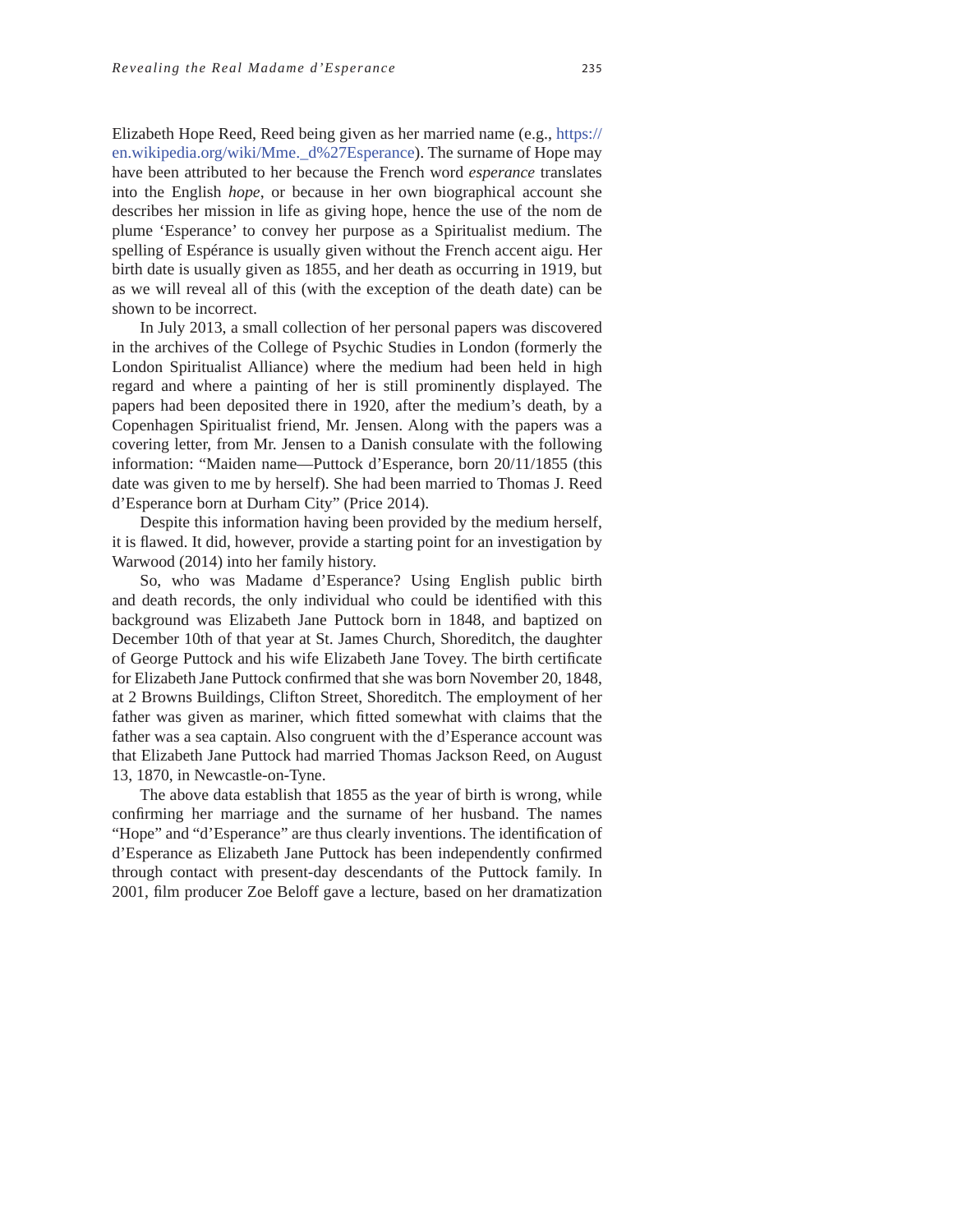of d'Esperance's *Shadow Land or Light from the Other Side*, that attracted the attention of the Puttock family who made contact with Beloff, advising her that Madame d'Esperance was Elizabeth Puttock (Beloff 2001). More recently, the confirmation of her identity as Elizabeth Puttock has been provided by a descendant who inherited correspondence from d'Esperance to her sister Amy Puttock along with various handwritten and dated records of the medium's life in Sweden and Germany (Warwood 2015).

Hereafter, we think it is most appropriate to refer to the medium as Puttock–d'Esperance rather than any other variation of Puttock, Reed, Hope, or d'Esperance.

With this knowledge of true identity in mind, the claims made by Elizabeth Puttock–d'Esperance can be evaluated using census records and other historical records. There appear to be significant discrepancies between her version of her life and that shown in these records. The *Shadow Land* autobiography gives a vivid account of a lonely child living in a large house in Victorian London with access to a servant and nurse. She sees herself as a child gifted with the ability to see and contact ghosts in that house. Her preoccupation with these "shadow people" and the "shadow land" was considered unhealthy and led to contact with a physician who warned her of giving attention to these for fear she would be diagnosed "mad." The outcome was a convalescent voyage with her sea captain father.

How much truth is there in this autobiography? Table 1 shows the discrepancies.

According to the 1871 census, Thomas J. Reed, age 27, and Elizabeth J. Reed, age 22, were residing at 25 Sarah Street in Newcastle-on-Tyne. They appear to have separated by 1879, since her husband was then living with another woman to whom he was later recorded as being married, with children. In spite of this, no record of a divorce from Elizabeth has been found (Warwood 2014). Some secondary accounts (McCabe 1920) report incorrectly that she was a widow. The book *Shadow Land* makes no mention of the separation or widowhood but continues with a detailed account of her later life as a medium beginning with the 10-year period in Newcastle and then a long period of nearly 20 years in Gothenburg, which she used as a base to visit other parts of Scandinavia, Germany, and France.

Many of Puttock–d'Esperance's contemporaries appear to have been charmed by the apparent authentic ring to her story in the book *Shadow Land.*  The book receives even today some acclaim for its experiential description of what it means to be a medium (Tromp 2006). Moreover, those who came in direct contact with her commented on her personal charisma (e.g., Aksakov 1897a, 1897b, Bjerre 1958, Seiling 1907). Poul Bjerre, one of the foremost Scandinavian physician–psychoanalysts of the period, published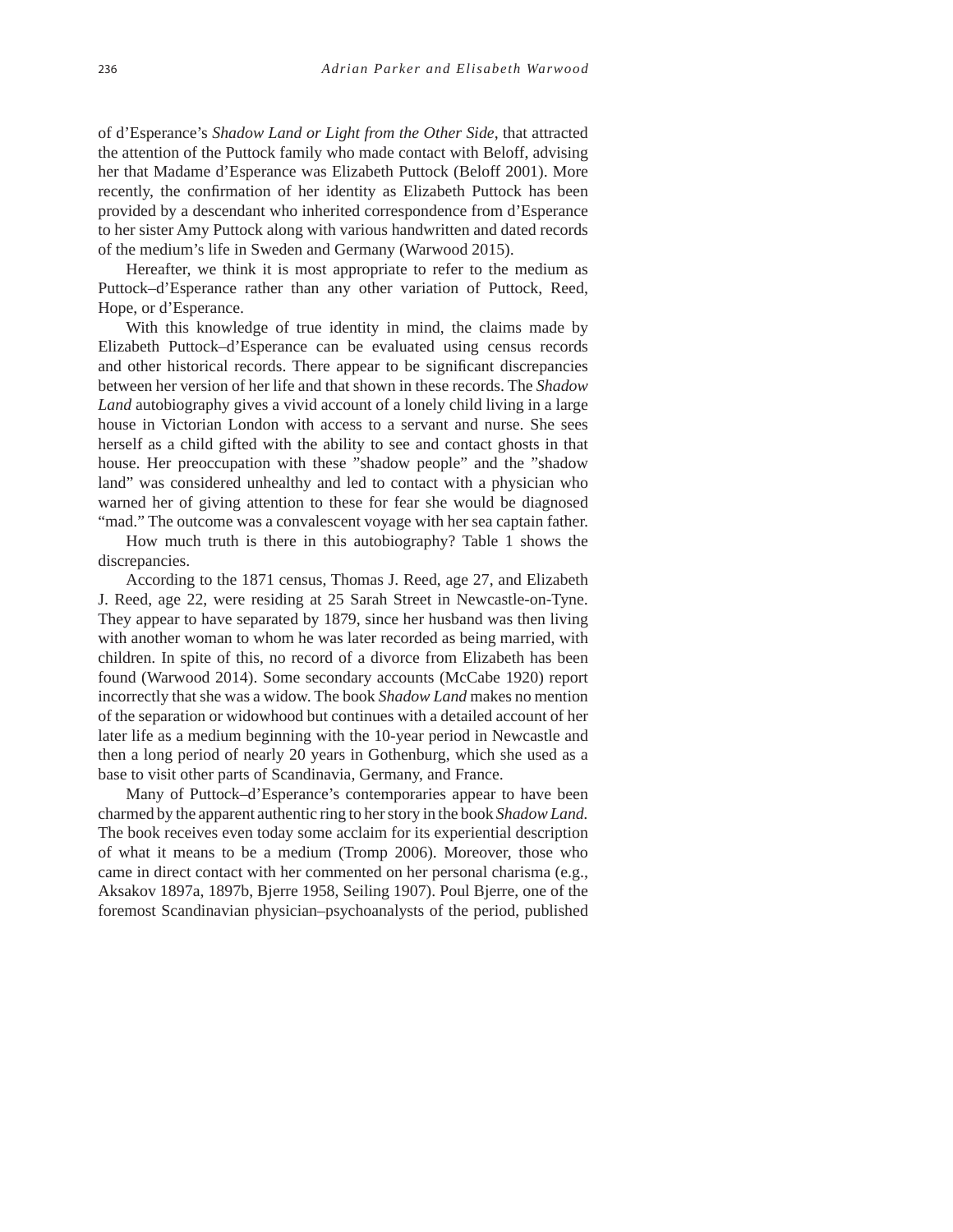the control of the control of the control of

| <b>TABLE 1</b>                                                            |
|---------------------------------------------------------------------------|
| Discrepancies between the Autobiographical Account and Historical Records |

| Claims                                                                                                                                                                                                                                                                                                                                                                                                                                                                                                                                                                                                                                                                                             | <b>Discrepancies from Historical Records</b>                                                                                                                                                                                                                                                                                                                                                                                                                                                                                                                             |
|----------------------------------------------------------------------------------------------------------------------------------------------------------------------------------------------------------------------------------------------------------------------------------------------------------------------------------------------------------------------------------------------------------------------------------------------------------------------------------------------------------------------------------------------------------------------------------------------------------------------------------------------------------------------------------------------------|--------------------------------------------------------------------------------------------------------------------------------------------------------------------------------------------------------------------------------------------------------------------------------------------------------------------------------------------------------------------------------------------------------------------------------------------------------------------------------------------------------------------------------------------------------------------------|
| Servant and Nurse: There was a "servant, who con-<br>sidered my liking for the haunted rooms as "uncanny" and<br>unnatural."<br>"I could never quite understand nurse's remarks about<br>the loneliness of the rooms, though her threats about the<br>ghosts frightened me." (p. 7)                                                                                                                                                                                                                                                                                                                                                                                                                | The Puttock family had no servants and there is no<br>evidence of a nurse being present.                                                                                                                                                                                                                                                                                                                                                                                                                                                                                 |
| Lonely childhood: ". my mother was an invalid and<br>for a long time confined to her bed, I suppose there was<br>sufficient occupation for our servant. There were no other<br>children to keep me company; the little brother and sister<br>who had been born only lived a few weeks, so that my<br>earliest years were lonely ones, " (p. 12)<br>"Sometimes in my pleasure and wonderment I felt that<br>I must talk with someone about these strange people<br>whom no one but myself seemed to see. My confidants<br>were usually an old servant and my grandmother who<br>came sometimes for a few weeks to stay with us (p. 18).<br>[At this point she is talking about being 14 years old.] | Her youngest brother George was born in 1850<br>and died in 1852, not "after having lived only a few<br>weeks." By age 4, she had a younger brother and by<br>9, a sister.<br>In 1861 the family resided at 2 Johnston Street, St.<br>George in the East, a multiple occupation property<br>in a then relatively poor area of London. There were<br>no servants listed in the Puttock household. By then<br>12 years old, she was living with her mother and<br>siblings Arthur, 8, Amy, 3, and George William 1.<br>Another family also occupied rooms in the building. |
| Her age at Marriage: She relates meeting with the<br>fortune teller who told her she would "be married in<br>2 years or less" and that this prediction came true (pp.<br>$45 - 48$ ).                                                                                                                                                                                                                                                                                                                                                                                                                                                                                                              | At the time in 1868 she would be 18 or 19 which<br>means she was 21, and almost 22, when she<br>married Thomas Jackson Reed two years later in<br>1870, and not 19 as so many articles claim.                                                                                                                                                                                                                                                                                                                                                                            |
| The return of the Shadow People: "It was during<br>the first days of my married life that my dream people<br>began again to haunt me. Transplanted from the midst<br>of my small, noisy brothers and sister, from the busy life<br>of elder sister, nurse, and governess to four obstreperous,<br>mischievous young ones, to the solitude of my new home,<br>alone for the greater part of the day with very little to<br>occupy my time, I was horrified to find that the old fancies<br>of seeing people about me returned in full force."                                                                                                                                                       | At this time, that is August 1870, her eldest brother<br>was 17 and an apprentice engineer. Her sister Amy<br>was 12, brother George 10 and Percy 6 which seems<br>inconsistent with "small noisy brothers and sister."                                                                                                                                                                                                                                                                                                                                                  |
| Her father was a sea captain: In Shadow Land between<br>p. 48 and p. 49 is a drawing by her of a ghost ship: She<br>writes "The 'shadow ship' as I saw it in the Mediterranean<br>in 1867 from the SS Sardinian."                                                                                                                                                                                                                                                                                                                                                                                                                                                                                  | George Puttock was a mariner who received his<br>Masters Certificate in June 1863 after serving as<br>Mate and then Master of the Sardinian between<br>October 1859 and 1864. In 1867 when she claimed<br>she was on the ship, he wasn't Master of the<br>Sardinian, and in 1867 Puttock-d'Esperance, if she                                                                                                                                                                                                                                                             |

went on this voyage, would have been 19 years old

and not 13 or 14 as she claimed.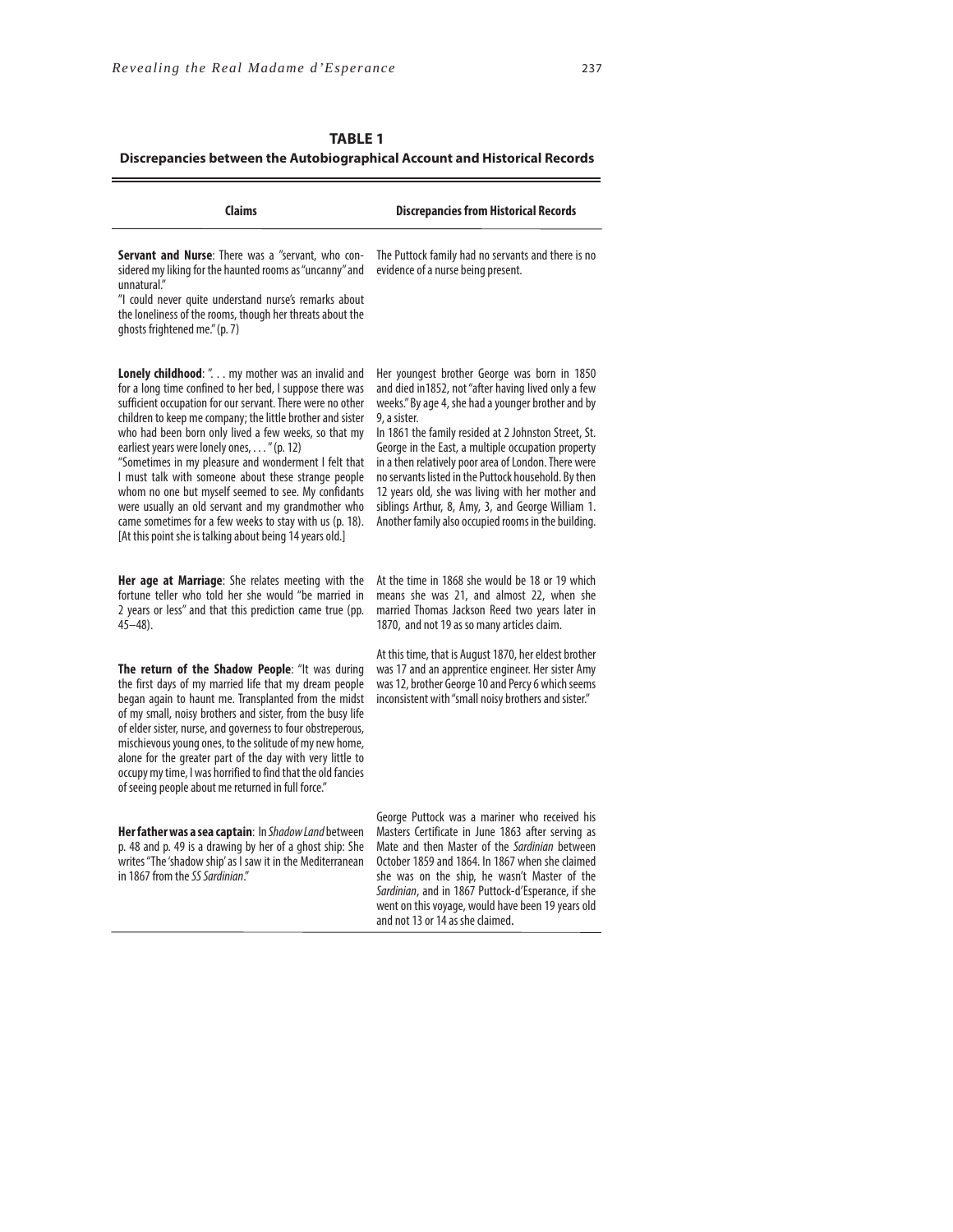a detailed record that he had made of the 9 séances during 1894, which he in his student days attended in Gothenburg. Even writing 60 years later, his conclusions are still colored by the indelible impression of innocence and integrity that Puttock–d'Esperance had made upon him. Bjerre was well aware that there was evidence that she enacted the role of spirit forms. Perhaps in order to reconcile the apparent duplicity of the medium with her air of innocence together with his own positive experiences of her séances, he proposed a rather contrived theory of emanations being emitted from the medium's body that temporarily transformed her face and body into the spirit form and vice versa (Bjerre 1958).

One of Puttock–d'Esperance's most enthusiastic supporters was Alexandr Aksakov (occasionally written as Aksakof), a state councilor to the Russian Czar, with an active interest in psychical research. Akaskov took part in several of the Puttock–d'Esperance séances in Sweden and wrote an introduction to her book in which he praised her honesty and her psychic gifts yet vaguely hinted that the materializations in her séances were an enigma. He speculated that there was a dematerialization of the medium's body and a re-materialization of it into the form of a dead person.

Some of these Scandinavian séances are described in detail in the autobiography and in other publications: Typically, those present sat for several hours in near darkness with the medium sitting in a cabinet while the sitters sang in chorus until eventually a wide range of spiritualistic phenomena would occur: Puttock–d'Esperance's repertoire was more versatile than those of many physical mediums, ranging from table tilting, coded table raps, automatic writing, the drawing of spirit faces, the appearance of tall exotic flowers as apports, and most dramatic of all, the materializations of full-formed human figures that were recognized and sometimes embraced by sitters. Commenting on his written records and her autobiography some 60 years later, Bjerre held to his previous conviction that while fraud might have occurred, some phenomena were genuinely paranormal.

The autobiography in the light of the above discrepancies can indeed be considered as revealing at least some of the gifts the medium possessed, although perhaps not those she wished to be credited for. Undoubtedly, part of her success as a medium was due to her ability as a writer to describe events in a manner that gave a vivid impression of sincerity and a richness of inner life, especially in describing her apparent dissociated states. In addition to *Shadow Land*, she authored a second, although much lesserknown, book, *Northern Lights*, which concerns occult practices such as blood-stopping, healing, and psychic phenomena that she encountered on her travels.

Although any psychological profile carried out at distance, especially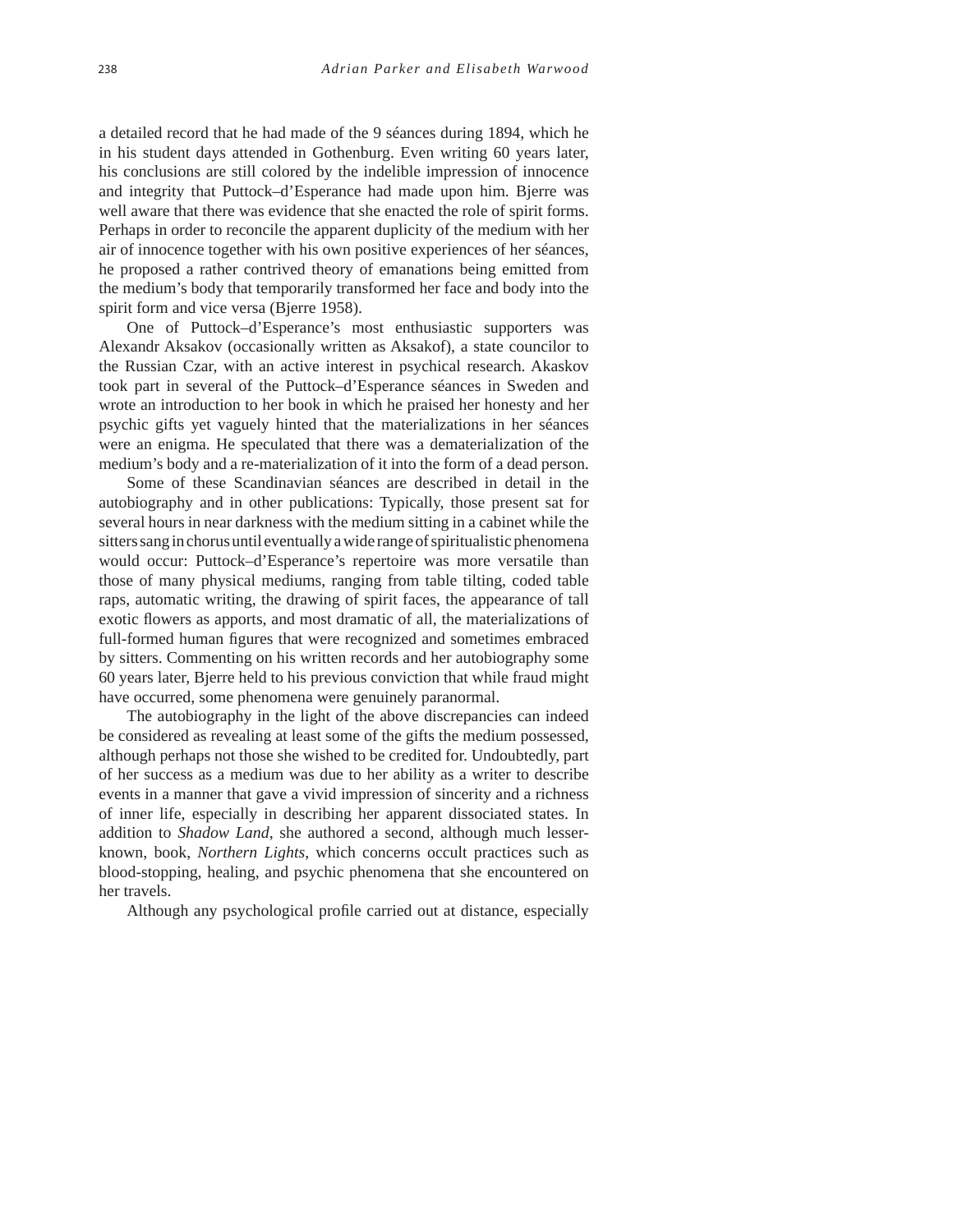120 years later, is a risky venture, the autobiography and life story is consistent with that of a "fantasy-prone personality" (Wilson & Barber 1983). However, just how fantasy proneness, as a psychological test measure, relates to mediumistic-type experiences, is largely unexplored. It is known that fantasy proneness has a series of rich and complex networks of relationships with paranormal experiences, suggestibility, a form of "normal dissociation" (such as absorption in inner experiences), creativity, and weak psychological boundaries with the world. A small percentage of such fantasy-prone individuals lack the ability to distinguish their fantasy from real events (see Parker [2015a, 2015b] for a review of current research on this topic).

Descriptions of the medium's background from her time in Newcastle emphasize her unexpected intellectual gifts with respect to her limited educational background. For instance, Robertson writes that

she had, like so many spiritual exponents, no educational advantages. Ill health kept her from scholastic duties . . . When Mr. Barkas met her she was a young woman of twenty-six, the wife of an outdoor foreman. She was but a workingwoman, who, in her small house, did all the work thereof. (Robertson 1908:127)

 Another historian of spiritualism describes her in a similar manner: "She seemed refined, though poorly educated" (McCabe 1920:167).

At that time, a common employment for women belonging to a working class background was to "go into service," which meant working as a maid for the wealthy. Several writers have commented on how mediumship from the 1870s until 1930s fulfilled an important alternative role for gifted women from a working class background to assert themselves in a maledominated society (Oppenheim 1985, Tromp 2006, Owen 1989, Herr & Wolfram 2009). The outlets for women who had creativity and strong emotional needs were extremely limited, and the emotional suppression of women may well be the explanation for the prevalence of the disturbance then labeled as hysteria. Two possible career choices that allowed for emotional expression were acting and mediumship. Choosing acting might provide a form of emotional fulfillment, but at that time the profession had a low status. Choosing to become a professional, fee-charging medium, especially for those with spiritual experiences, might be an alternative, but even that profession carried a somewhat dubious social status. A few mediums could attain the high status of a "society medium," who officially did not charge fees but for whom donations from wealthy sponsors provided a comfortable means of support, which might have provided expression for their psychological and in some cases spiritual needs (Owen 1989).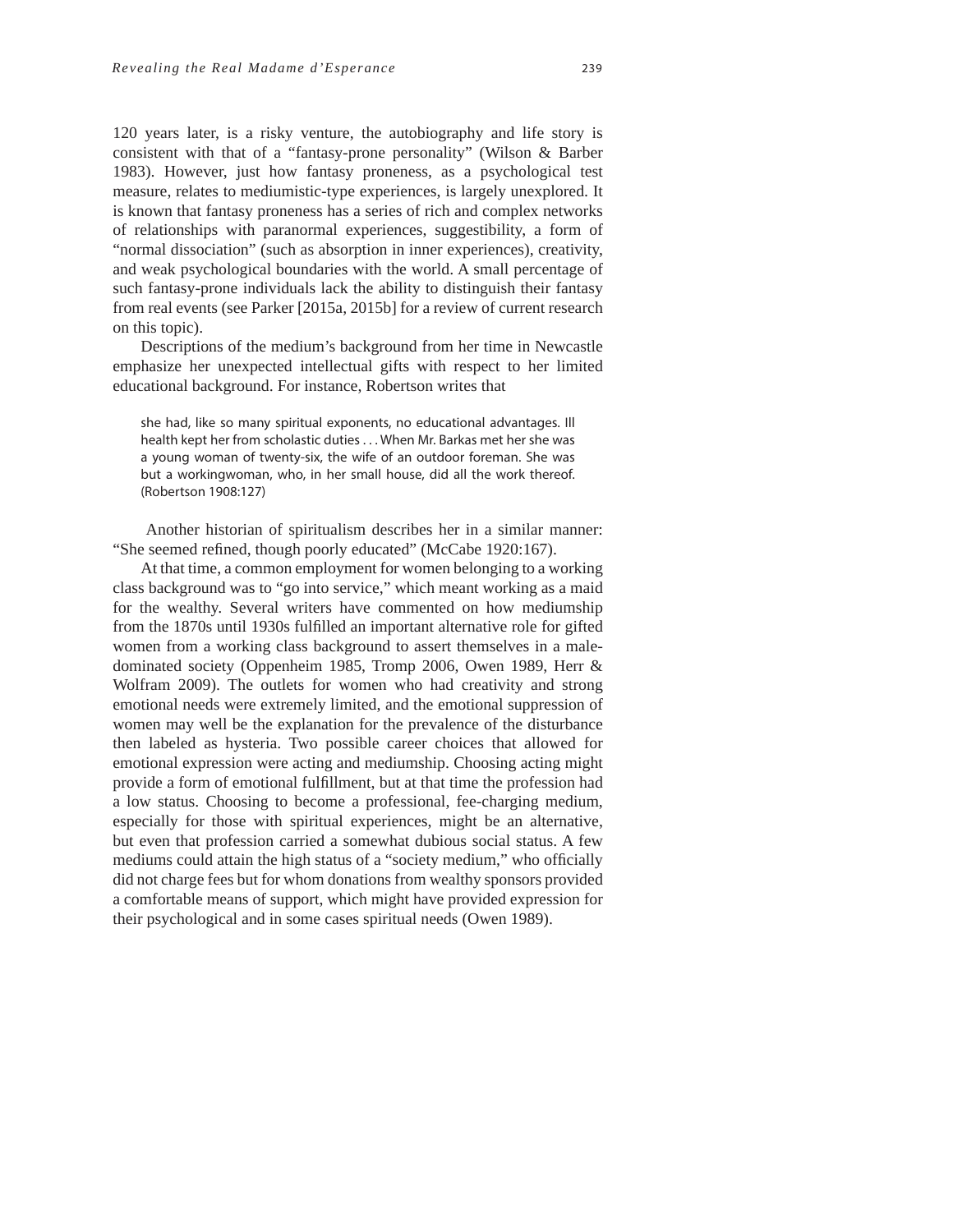#### **The Newcastle Séances**

Despite her working class background and her lack of formal education, the medium Puttock–d'Esperance seems to have rapidly risen in status in Newcastle and came to be regarded among spiritualists as "a pretty and refined young widow" (McCabe 1920:167). Yet the widow status does not tally with the records of her husband's life. Thomas Jackson Reed and Emily Louise King had 8 children between 1880 and 1891, and he died at age 84 in 1927 (Price 2013:234 footnotes).

Newcastle seems to have been during the 1870s a thriving hotspot for Spiritualism and its mediums. The Spiritualist community in Newcastle was a relatively small and close-knit one, especially in the early to middle 1870s. People who considered themselves Spiritualists, and those who were the mediums of the movement, not only attended the lectures and séances but all the social activities as well—the social and musical evenings, annual picnics, bazaars, etc. What was initially called the 'Newcastle Psychological Society,' was formed in 1872 and became 7 years later The Newcastle Spiritual Evidence Society, which still exists to the present day. One of the driving forces in investigating physical mediumship during this early period was the bookseller and amateur naturalist (and later in life alderman) Thomas Pallister Barkas (Warwood 2014).

Two of Puttock–d'Esperance's contemporaries rapidly became the main focus of attention by this Society and later by Fredrick Myers, Edmund Gurney, and Henry and Eleanor Sidgwick. These were the physical mediums Catharine Elizabeth Wood (1852–1884) and Annie Fairlamb (1856–1939). Catharine Wood went into service at the age of 14, but Fairlamb's family situation was different. While her father died in 1871, when Fairlamb was 14, she had three older brothers who were fully employed in skilled work and still living at home, and this presumably helped her avoid the necessity of domestic service (Warwood 2014). The popularity of both these mediums led them by the mid-1870s to receive some moderate remuneration for their services by the above-mentioned Newcastle Psychological Society.

Some personal records of Puttock–d'Esperance were very recently (2015) found in the archives of the College of Psychic Studies, London. Concerning Wood's and Fairlamb's séances, she wrote that "according to report the manifestations produced through their mediumship were of a most extraordinary and convincing character." It also appears clear from other records that she was willing herself to endorse Wood's mediumship. Orthwaite (1879d:746) writes: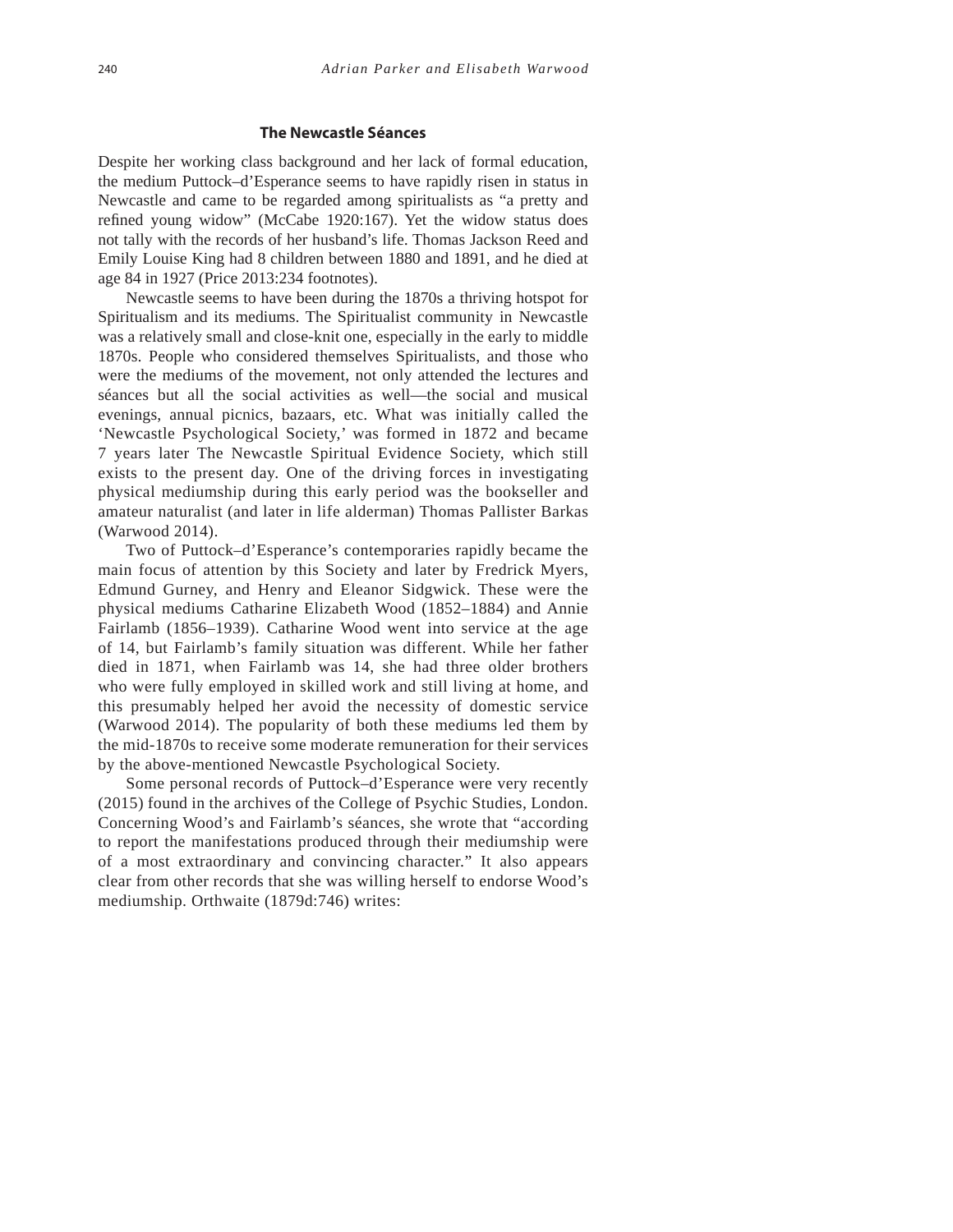Mrs. Esperance wishes me to report that she and a friend attended Miss Wood's séance on the 20th inst., when the same forms as described above appeared under similar stringent conditions as those which I have related—in fact under such conditions, she says, as could not leave a shadow of a doubt in the minds of the sitters as to the genuineness of the phenomena.

If it is accepted that Wood and Fairlamb were fraudulently producing their phenomena, and there is considerable evidence for this, then Puttock–d'Esperance's involvement with them could have given her intimate knowledge of the methods used by both mediums to produce their materializations.

### *The Investigations of the Newcastle Mediums by the Cambridge Trinity College Group*

A series of investigations over a 2-year period (1875 to 1877) of the mediums Catherine Wood and Annie Fairlamb has some historical significance. This is because the principal investigators were the Trinity College academics Frederic Myers, Henry Sidgwick, and Edmund Gurney, joined later by Walter Leaf and Eleanor Sidgwick. It was the first major investigation of physical mediumship by this group, and all of these investigators would go on to become founding or active members of the Society for Psychical Research. Trevor Hamilton in writing of Myers, notes that in this investigation that "he [Myers] and his colleagues began to hone the skills that would serve them well during the 1880s. The investigation of Wood and Fairlamb was extensive and thorough" (Hamilton 2009:95). Undoubtedly, it was these skills that enabled them to take the step from sheltered academia to the real world of mediums such as Eusapia Palladino.

News of the Newcastle mediums had reached the Trinity group by another of the future SPR's founding members, Hensleigh Wedgewood, who knew Barkas. The group, Myers, Sidgwick, and Gurney, took part, in various combinations, in sittings with the two mediums at the Newcastle home of Barkas between January and March 1875 (Gauld 1968). The séances took place in low light with the mediums sitting in a wooden-framed cabinet with the sitters singing hymns for some hours while they awaited the appearance of the materialized forms. Various human forms who were known from previous séances would then appear and interact with the sitters before finally returning to the cabinet. Subsequently, both Wood and Fairlamb were invited to London and paid to carry out a series of séances held at Myer's lodgings in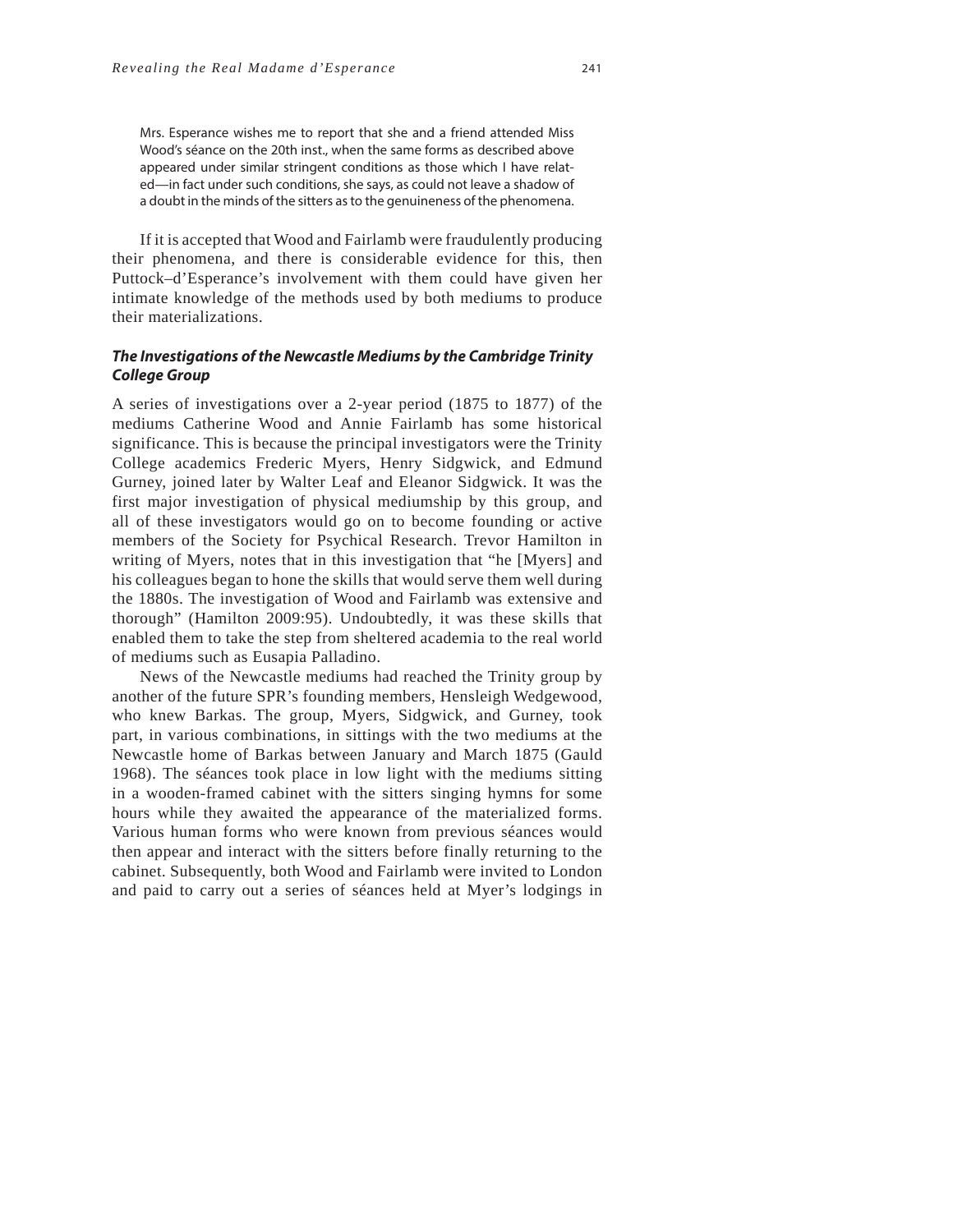Mayfair commencing in April 1875, and a further series of sittings was carried out at Arthur Balfour's house.

To the credit of these investigators, a better method was then used to secure with padlocked belts the mediums, rather than the mere cords and seals in Newcastle. When the belts were considered securely tight, then no materializations occurred (Gauld 1968, Sidgwick 1886). Further tests with Eleanor Sidgwick present were carried out in Cambridge that summer. She wrote:

the form came out of the cabinet three times, and it was found by trial afterwards that the medium could each time have come just so far without breaking loose from the fastenings. This coincidence was suggestive. (Sidgwick 1886:52)

The investigators persevered during January 1877 with yet further tests, this time in Newcastle. Some years later, Eleanor Sidgwick revealed:

At any rate the indications of deception were palpable and sufficient, and we were not surprised to hear a few months later that a more aggressive investigator had violated the rules of the séance, and captured Miss Wood personating the 'spirit'. (Sidgwick 1886:53)

Details of the Catherine Wood exposure are given in the journal *The Medium and Daybreak* (Editorial 1877/2011). Annie Fairlamb, after marrying and giving birth to 3 children, moved with the family in 1891 to Australia where an intensive debate took place concerning her alleged exposure during a séance there (Psyche 1895).

At the stage when the Trinity College group carried out their investigations of the Newcastle mediuims, Puttock–d'Esperance had not begun performing as a materialization medium but was claiming to have an extraordinary ability to receive "spirit guidance." Barkas (1876) gave a lecture concerning Puttock–d'Esperance's abilities entitled: "Recent Experiments in Psychology. Extraordinary replies to questions on scientific subjects by a young lady of very limited education." With the encouragement of Barkas, on a return visit to Newcastle in October 1875 Myers had sittings during three days with Puttock–d'Esperance but concluded that, although it was indeed a curious case, the knowledge she demonstrated failed to show any real understanding of the subjects she talked about (Myers 1885). This conclusion was elaborated on years later by Myer's colleague, Frank Podmore, who wrote: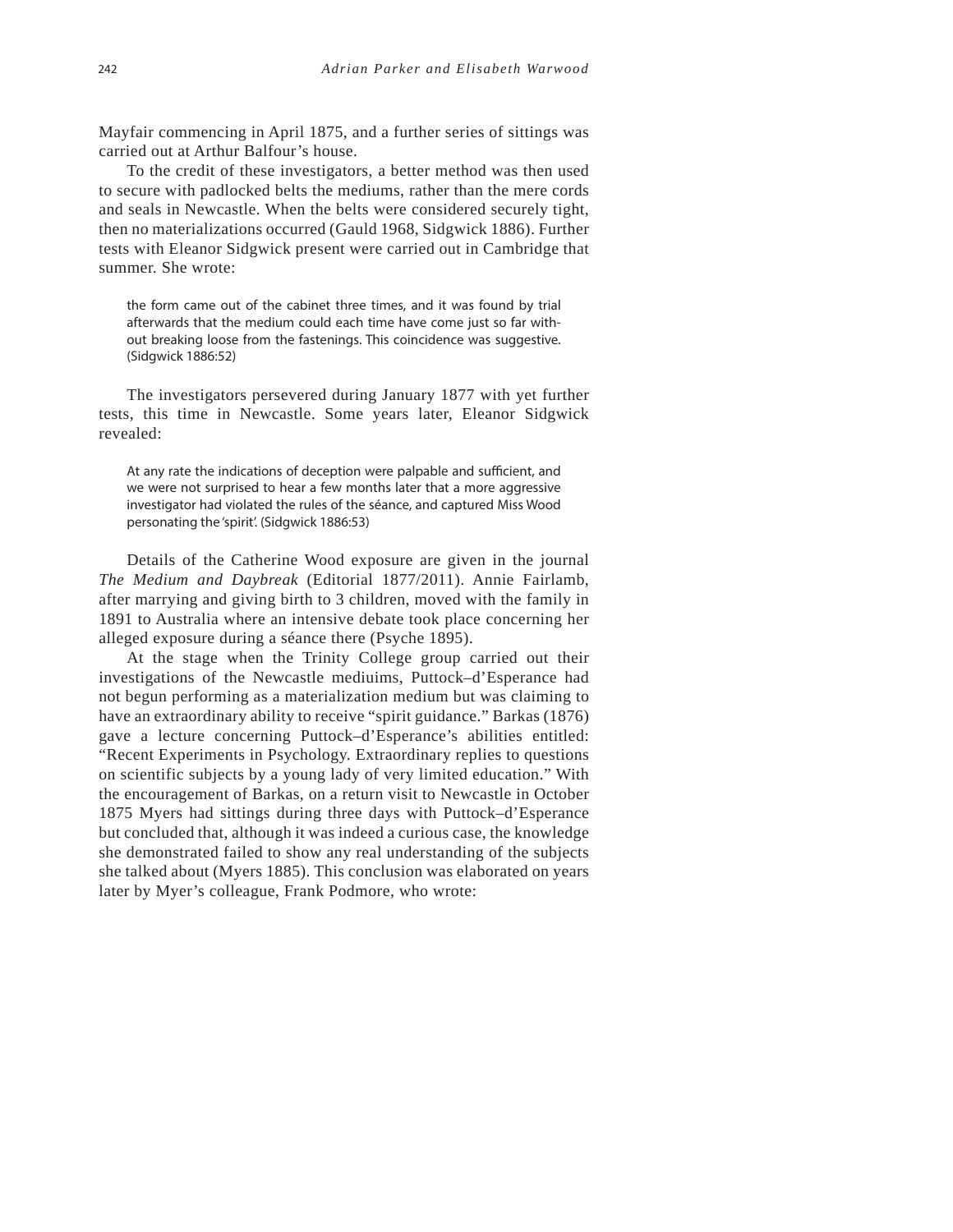I imagine a fairly intelligent schoolboy, if he had known beforehand the subject of his viva voce examination, and had been able, as Madame Esperance apparently was, to suggest or modify the questions, or when hard pressed to refuse an answer, above all, if his answers had been selected and touched up by a sympathetic examiner—such a schoolboy, I imagine, if he could have been induced to cram at all, would have had better results to show for his cramming. (Podmore 1902:130)

If Puttock–d'Esperance was not a materialization medium in 1875, then how did she become involved in physical mediumship and was it merely through learning the skills or tricks used by Wood and Fairlamb?

#### *The Association of Puttock–d'Esperance with Fairlamb and Wood*

In her supposed autobiography, *Shadow Land*, Puttock–d'Esperance records what is her first association with Fairlamb as occurring in the period 1873–1880 and "whose séances for materialization I had more than once attended" (Puttock–d'Esperance 1890:223). If the account is reliable, then Puttock–d'Esperance took part in a spiritualist circle as early as 1873 through her friends Matthews and Grace Fidler (d'Esperance 1897:216). This timeframe approximately fits with the first known reference to Puttock– d'Esperance (although her name was not given as such) by Barkas (1876) in his report entitled "Marvellous Psychological Phenomena." Barkas states he had been investigating her mediumship for 8 months, the first séance he attended being held in July 1875. According to her book, she began giving her own private séances around 1879 and they were arranged by Matthews Fidler and William Armstrong.

During the 1870s, both Wood and Fairlamb were operating out of the Newcastle Spiritual Evidence Society's (NSES) premises at Old Freemasons Hall, Weir Court, Newgate Street, Newcastle. In March 1876, Wood had ceased involvement with the NSES while Fairlamb remained as the Society's medium until March 1877, at which time she resigned but still held séances there through Armstrong, her manager and one of the founders of the NSES. After her marriage in July 1878, she then as Annie Mellon held séances at her home in Byker Street, Heaton, Newcastle, before seeking new premises, which were eventually located at 28 New Bridge Street, Newcastle (Warwood 2013). This coincided with an announcement in February 1879 referring to Puttock–d'Esperance's coming performances at the same address. Fairlamb–Mellon commenced holding séances at these new premises on March 9, 1879. Then on May 1, 1879, Armstrong, writes: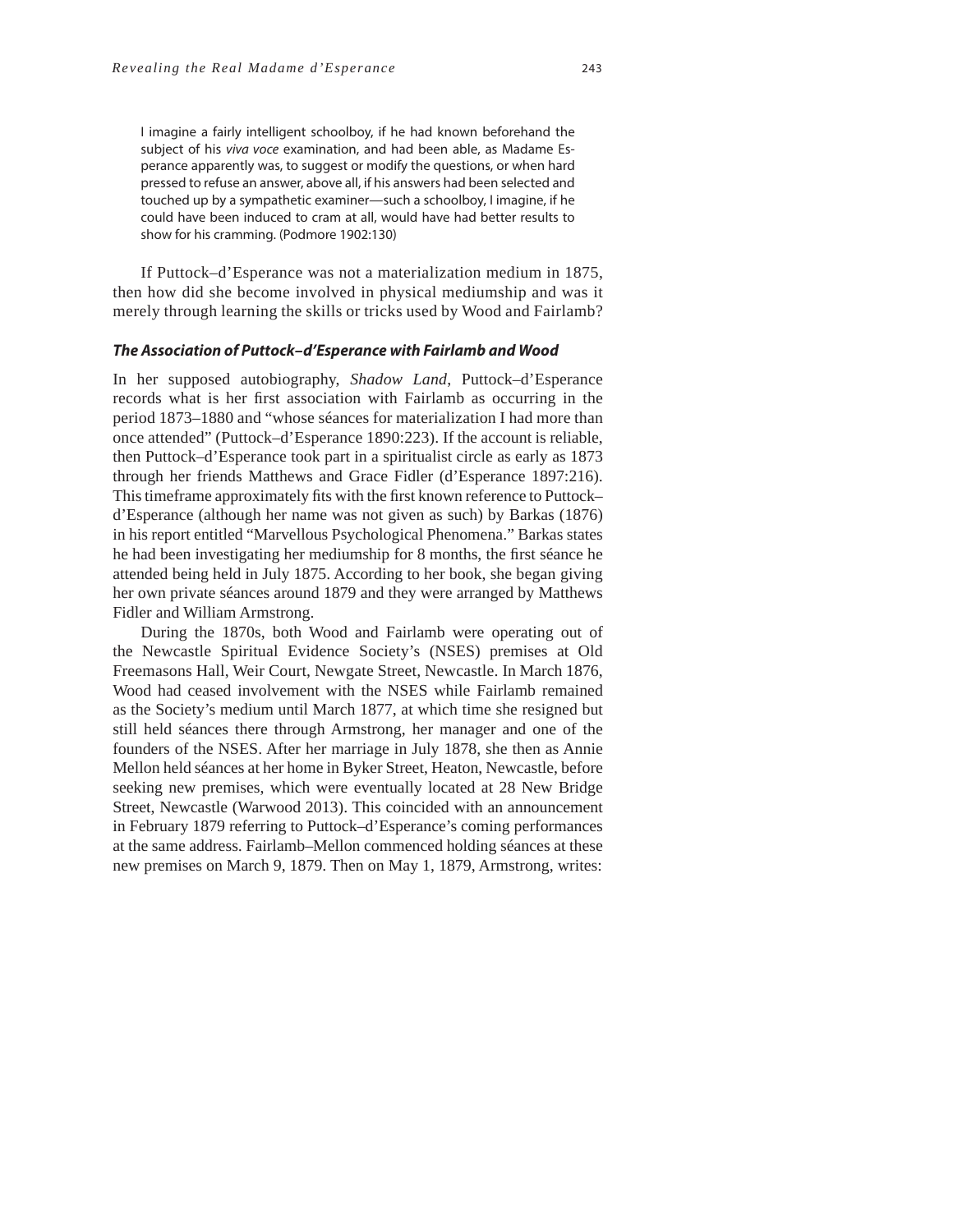about twenty ladies and gentlemen met to spend an hour in the séance rooms, . . . During the evening, Madame Esperance read a paper, giving a short but interesting account of her own personal experience, the reading of which gave great pleasure and was highly appreciated by those present. . . . Madame d'Esperance is at present holding clairvoyant séances on the Monday evenings in her séance rooms, 28 New Bridge Street, Newcastleon-Tyne. (Armstrong 1879)

The point of giving this detail is that these records indicate that during a short period from May until August 1879 both Fairlamb–Mellon and Puttock– d'Esperance were operating out of the same premises. Puttock–d'Esperance held séances for clairvoyance, spirit portraits, and healing diagnosis while Fairlamb–Mellon held her materialization séances on Sunday mornings. This lasted until August 1879 when Fairlamb gave birth to her first child, and for the first time *The Medium and Daybreak* refers to "Mrs. Esperance" as holding séances for 'materialization' in the absence of Fairlamb–Mellon" (Armstrong 1879, Announcement 1879). From this it is clear that Fairlamb and Puttock–d'Esperance had some level of interaction, and appeared to, on occasion, attend each other's séances, a conclusion that is also supported by Orthwaite's news reports on "Mrs. d'Esperance's seances" (Orthwaite 1879a, 1879b, 1879d). It seems clear then that when Fairlamb–Mellon was no longer able to perform due to childbirth, Puttock–d'Esperance stepped in to become a materialization medium to replace Fairlamb and her career as a 'medium extraordinaire' was born. These events are certainly suggestive of complicity, assuming that Wood and Fairlamb–Mellon practiced deliberate and continuous fraud.

By contrast, an extraordinary account is by given by Orthwaite (1879c) of how Puttock–d'Esperance's ability at materialization developed, but here it is attributed to the association of Puttock–d'Esperance with another medium, the medium's good friend, "Mrs. G." To the modern-day reader, the account of their joint séances appears to read something like a pantomime. There were three adjoined but apparently sealed cabinets, one for each medium and one for the phantom. A performance took place involving numerous phantoms each appearing in succession and then retreating to their assigned cabinet. The author of this account is "F. Orthwaite," who during this period wrote several accounts of the Puttock–d'Esperance séances, and whose true identity is almost certainly Matthews Fidler, since we know Fidler grew up in the hamlet Orthwaite, Cumberland. That said, the duplicity may have been for a good reason. During the 1870s Fidler was at that time employed as the shorthand clerk and bookkeeper for a solicitor, so the use of a pseudonym may have simply been to protect his employment. The medium identified above only as Mrs. G. would then be his wife Grace.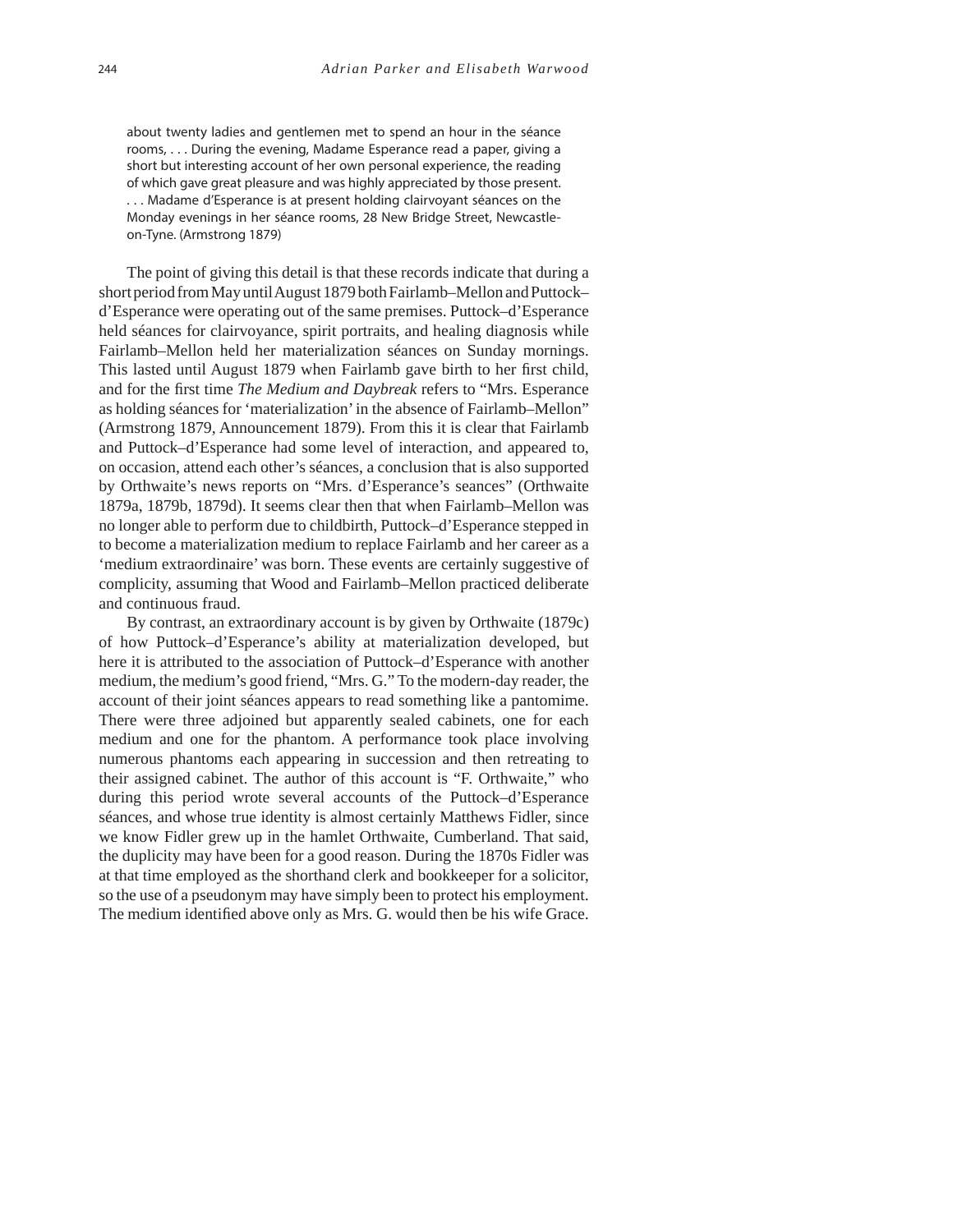Matthews Fidler lived at this time very close to Puttock–d'Esperance's residence at 11 Denmark St. in the Newcastle-Gateshead district, one of the poorer areas, and both offered free consultations. Fidler would later under his own name continue to actively publicize Puttock–d'Esperance's ability to create materialized forms, which sitters recognized as relatives or friends (Fidler 1880).

The reader might easily be led to conclude that the phantoms originated entirely in the mind of the Fidlers, but there exist several accounts of the extraordinary experiences of those attending the Puttock–d'Esperance séances in Newcastle. Such an account, for instance, was written by the spiritualist William Oxley (1880:105):

Soon after the meeting commenced, and Mrs. Esperance had taken her seat in her part of the cabinet, a fine stalwart young man pushed the curtains aside, and stood in the opening thus made; he was dressed in a sailor's garb, with loose light-colored overshirt, dark-colored pants, and a blue cloth cap, with a gold lace band round it; he spread out his hands (which were large and well-developed), and, following the maternal instinct which recognized the form as that of her son, the lady rose from her seat, and, in two bounds, the two were clasped in each other's embrace. The effect upon my mind while witnessing this meeting between mother and son was one of deep sympathy and awe; standing, as we were, in the presence of a fact which, in a moment, dispersed to the four winds all the cavils, doubts, and skepticisms.

As with the Fairlamb and Wood cases, materialization séances always entailed the risk that an eager skeptic would grab the spirit and its ectoplasm and reveal this form to be the medium. This happened rather early on in the mediumship career of Puttock–d'Esperance when on August 25, 1880, during a séance in Newcastle, a sitter identified as a Mr. Warnes seized the supposedly materialized spirit of an Arab girl, with the unlikely name "Yolande" (a Germanic rather than an Arabic name). The sitter held on to Yolande, despite being "throttled" by an angry woman sitter, at least until the form was shown to be the medium, lightly clothed because she had left dress and boots behind in the cabinet (Resurgam 1880).

Despite the embarrassing exposure, Spiritualists rallied to the medium's support (Editorial 1880a, Editorial 1880b). For instance, a detailed evidential account (Bates 1880) was immediately published of a séance in North Shields at premises not known to Puttock–d'Esperance and involving the search of the medium by a woman sitter. Despite these precautions, a 3-year old child was seen to appear in the presence of the medium. To counter the imposture accusation, it was emphasized that in this case the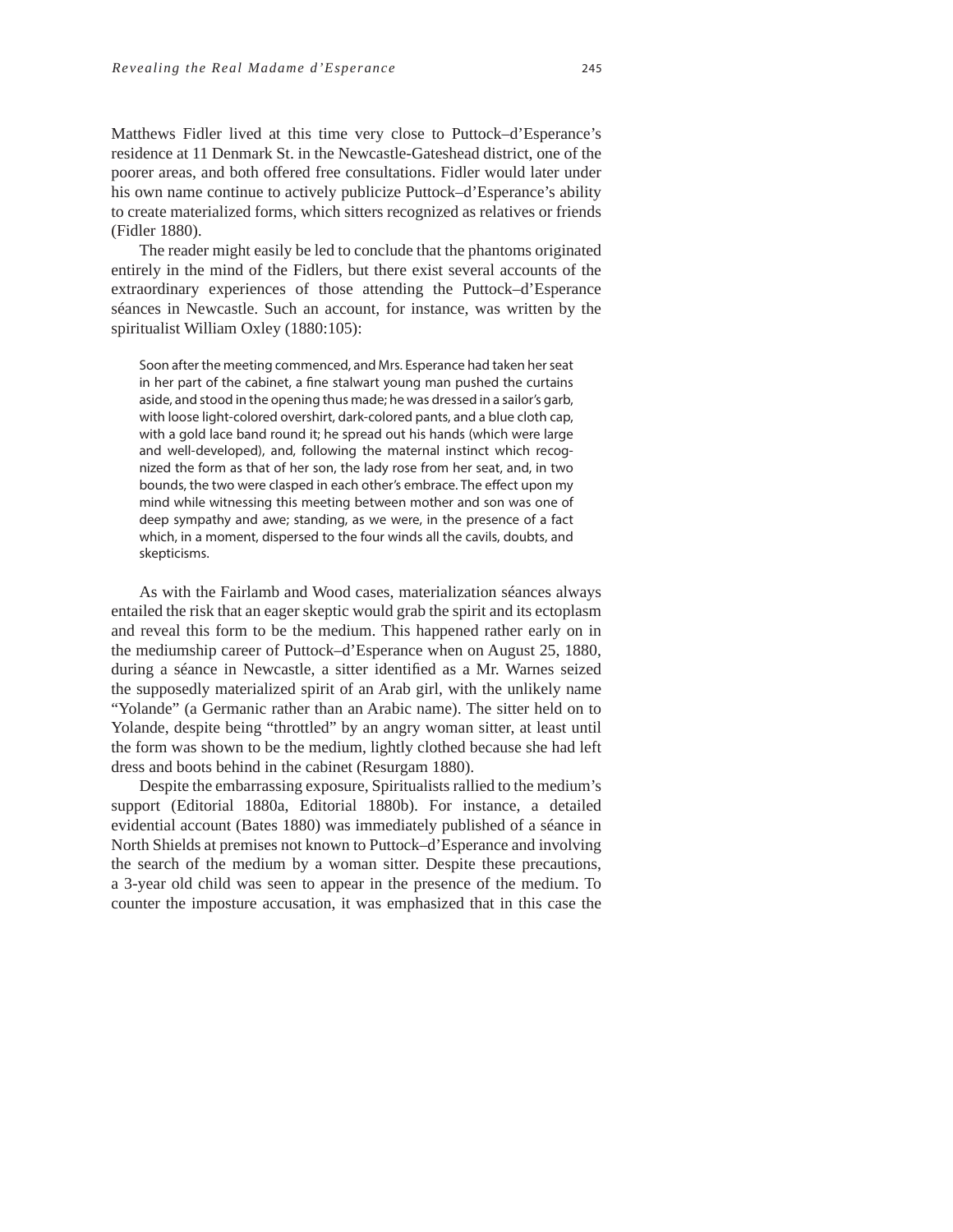so-called spirit Yolande and the medium even responded to the request to be seen together. There is no evidence that Puttock–d'Esperance ever used accomplices, so clearly there is some enigma surrounding her performances that requires explanation, to which we will return to later.

In her book *Shadow Land*, Puttock–d'Esperance expresses her indignation over, as she sees it, the grabbing of her spirit form as a violation of her integrity: She writes: "All I knew was a horrible excruciating sensation of being doubled up and squeezed together, as I can imagine a hollow gutta percha doll would feel, if it had sensation, when violently embraced by its baby owner" (d'Esperance 1897:298). Appealing to the reader's sympathy, she then tells how she developed a prolonged illness, which delayed her plans to depart with the Fidler family to Gothenburg.

Critics naturally suspected that the move to Gothenburg provided a means of fleeing from the public scandal in Newcastle (McCabe 1920), but this is contradicted by the account of the above exposure which is said to have taken place at the "final weekday séance before leaving England" (Resurgam 1880:580). In *Shadow Land* (pp. 296–297), it was also recorded that the departure had already been planned in order to accompany Grace [Fidler].

#### **The Gothenburg Séances**

Whether planned or not, this relocation to Sweden was enabled by the unfaltering support of the English merchant Matthews Fidler, whose business was now based in Sweden. At least part of the 1880s were spent at the rural Alster Hall near Karlstad in the Swedish county of Warmland where Fidler's business enterprise was initially located. In Chapter 22 of her book, Puttock–d'Esperance states that following the Newcastle exposure, she was for some years at least publically inactive as a medium. It would seem now from her biographical account that she had attained the life of a society medium giving occasional private séances and spending her time idyllically "roaming the forests, riding, and sailing on the lakes" in a country that, much in contrast to today's secular and technological Sweden, was populated by "God fearing folk with hard and poor lives." It was in Warmland during 1883 that Puttock–d'Esperance met and gave séances for Sweden's foremost poet, Gustav Fröding (Lindström 1957). In a lecture given in London in 1905 she even claimed that during this time she and her benefactor Matthews Fidler had a continual dialogue with the ghost of Fröding's grandfather. This was Jan Fröding who had owned the Alster estate, and Fidler consulted with this ghost when introducing modern dairy farming techniques from his own agricultural background in Northern England (d'Esperance 1905).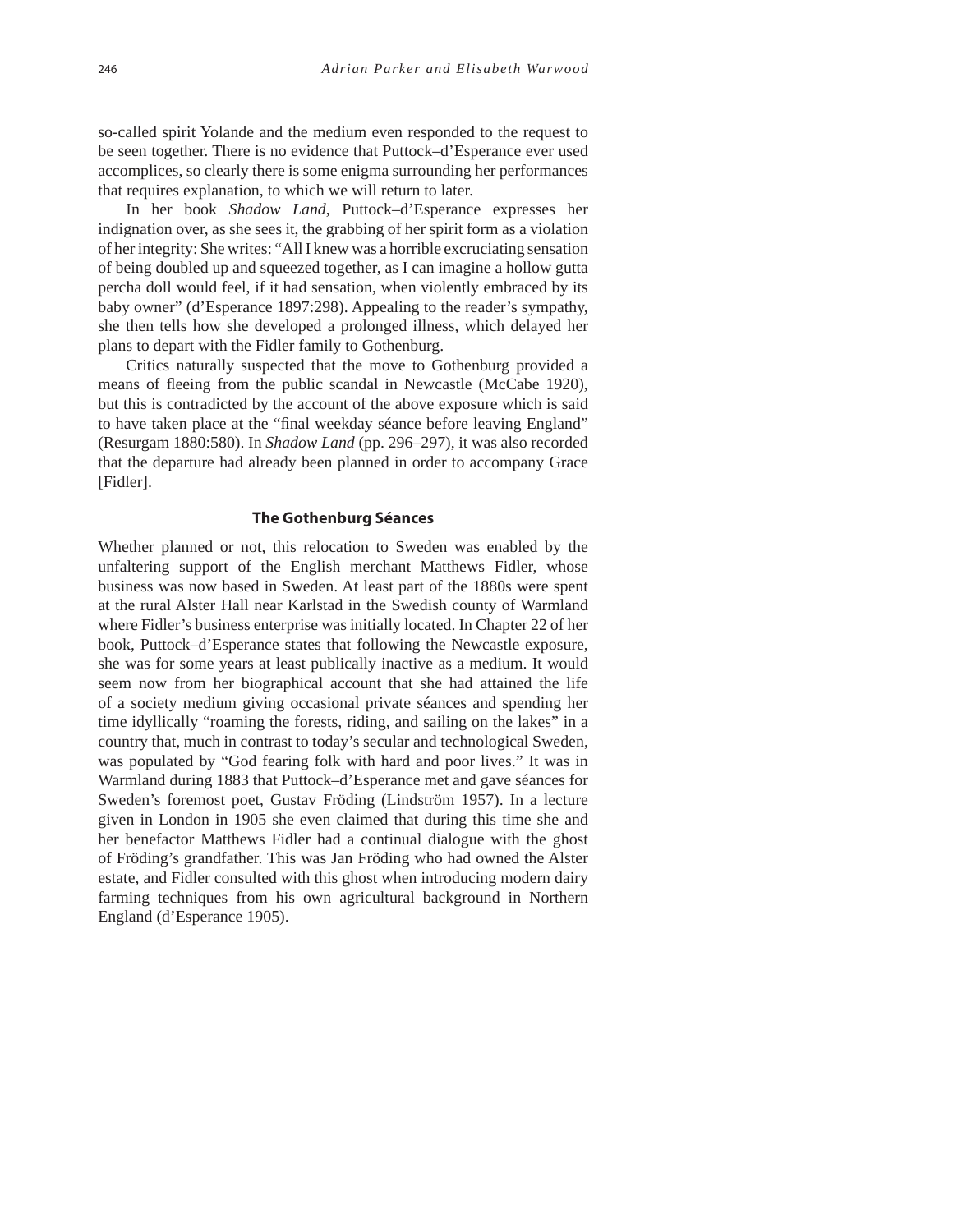Eventually her benefactor, Matthews Fidler, progressed from managing the Alster estate to owning his own firm exporting dairy goods from Gothenburg to England, and by the late 1880s Puttock–d'Esperance was at least nominally employed as a cashier in his firm, and was part of the Fidler family living in Gothenburg (Bjerre 1958).

By the late 1880s and early 1890s, Puttock–d'Esperance began a new life now in Gothenburg as a "society medium" among the richer families there. Among others, she attracted the industrialist Alexander Keiller, who originated from a Scottish family and was a successful entrepreneur with a deep interest in hypnosis and occult phenomena. Just how much Keiller regarded these séances as theatrical plays and how much belief he placed in the performances remains unclear (Bjerre 1958). Whatever the case, her reputation was now growing again, so much that she became known as "The Gothenburg medium" (McCabe 1920:212).

Progressing now from these occasional private séances, which involved the apparent clairvoyant reading of the content of envelopes and sketching of spirit forms, Puttock–d'Esperance returned in the late 1880s to give more regular materialization séances with larger groups of sitters (Bjerre 1958). She had also developed an interest in photography, and she describes in her autobiography that after "experimenting" for many hours she was able to produce "ghost photos" of the spirits that she could visualize. Like other contemporary spirit photos of that era, those she reproduced in her book simply appear to be no more than double exposures. Some of the fascination that she had with photographic images and the belief that this could reveal the spirit world became the theme of a contemporary drama–documentary on her early life (Beloff 2001).

 The introduction of photography into the séance room not only produced "spirit photographs," but it inevitably put mediums at risk for a different type of exposure. Rather than simply grabbing the medium in the dark, photography could now more subtly and with less disruption disclose what was happening. It was in Gothenburg in 1890 that a series of photographs from the Puttock–d'Esperance séances was published that revealed just that.

The Puttock–d'Esperance version of this event is described in Chapter 22 of her autobiography, and this can be compared with newspaper articles based on notes and with the original glass photo plates from the séance, which took place on March 13, 1890. All this material is to be found in the Torsten Hedlund Archive of the University of Gothenburg Library, and it is this material that we now summarize.

Several detailed articles appeared in major newspapers in March and April of 1890 based on the primary one, which was the account of five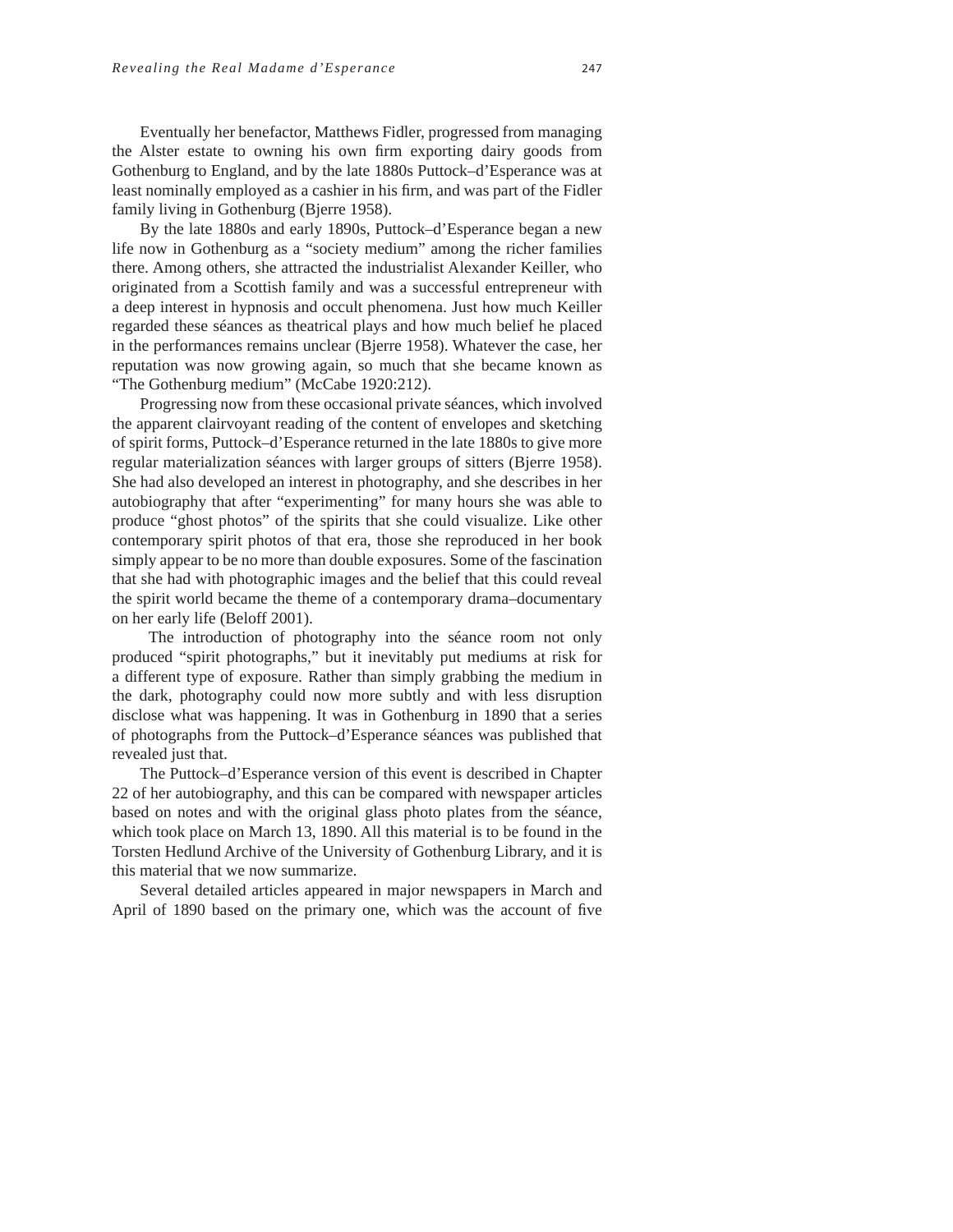séances given in *Göteborgs Handels and Sjöfarts Tidning* (Gothenburg's Trading and Shipping News) written by Torsten Hedlund. Hedlund was the son of the Editor of that newspaper, and had attended the séances along with a photographer. The article was not just intended as an exposure of the Puttock–d'Esperance mediumship, but was also a direct attack on the newly founded Gothenburg Society for Psychical Research, which seems to have been founded on the initiative of Matthews Fidler. The complaint was that rather than carrying out proper research as the Society's title professed, this Society had allowed Puttock–d'Esperance to trick the sitters by materializations that consisted merely of dolls and masks (Hedlund 1890).

These séances took place in Fidler's home, located at Drottninggatan 3 in the center of the city, in early March 1890, during which Hedlund made detailed notes. These notes, with reference to the photographs, formed the basis for the newspaper report. Hedlund described materialized forms known to the medium and the sitters as "Walter" and "Yolande," and finally what was described as an unknown "young, beautiful woman." All of these forms appeared from out of the medium's cabinet. What Hedlund called in his article "magic tricks" were, in making plants appear, a distinctive part of the medium's repertoire. At one point, the séance escalated to an apparently unprepared-for drama when what seemed to be a decapitated form came out of the cabinet whereupon the medium screamed, causing one of the sitters to enter the cabinet and discover a miniature head (presumably belonging to the decapitated body) among drapery lying beside the medium.

Using the magnesium flash photography of the day to illuminate the scene, 5 pictures were taken (these photos were taken directly from the glass plates in the Archive). Figure 1 reveals the medium dressed up enacting the role of Yolande (the supposedly Arab girl). In Figure 2, the medium is wearing a mask of a woman with the edge of it clearly seen tied to the medium's forehead (as enlarged in Figure 6b compared with Figure 6a). In Figure 3, the medium is seen together with a pile of drapery enclosing what appears to be a mask in it, whereas Figure 4 shows the medium sitting alongside what may be the same mask as in Figure 3. Finally, in Figure 5, the medium can be identified by her body length and hands, enacting the spirit Walter by means of wearing a moustache or mask (as enlarged in Figure 6c and compared with Figure 6a). Hedlund (1890) comments that some of the masks were well-constructed and that the medium's movements were carried out in a convincing manner. Sometimes the voice of the medium even appeared to come from the cabinet, which led Hedlund to speculate that some form of ventriloquism was involved (although how this would work without a doll is not known).

The Hedlund Archive includes clippings from several other Gothenburg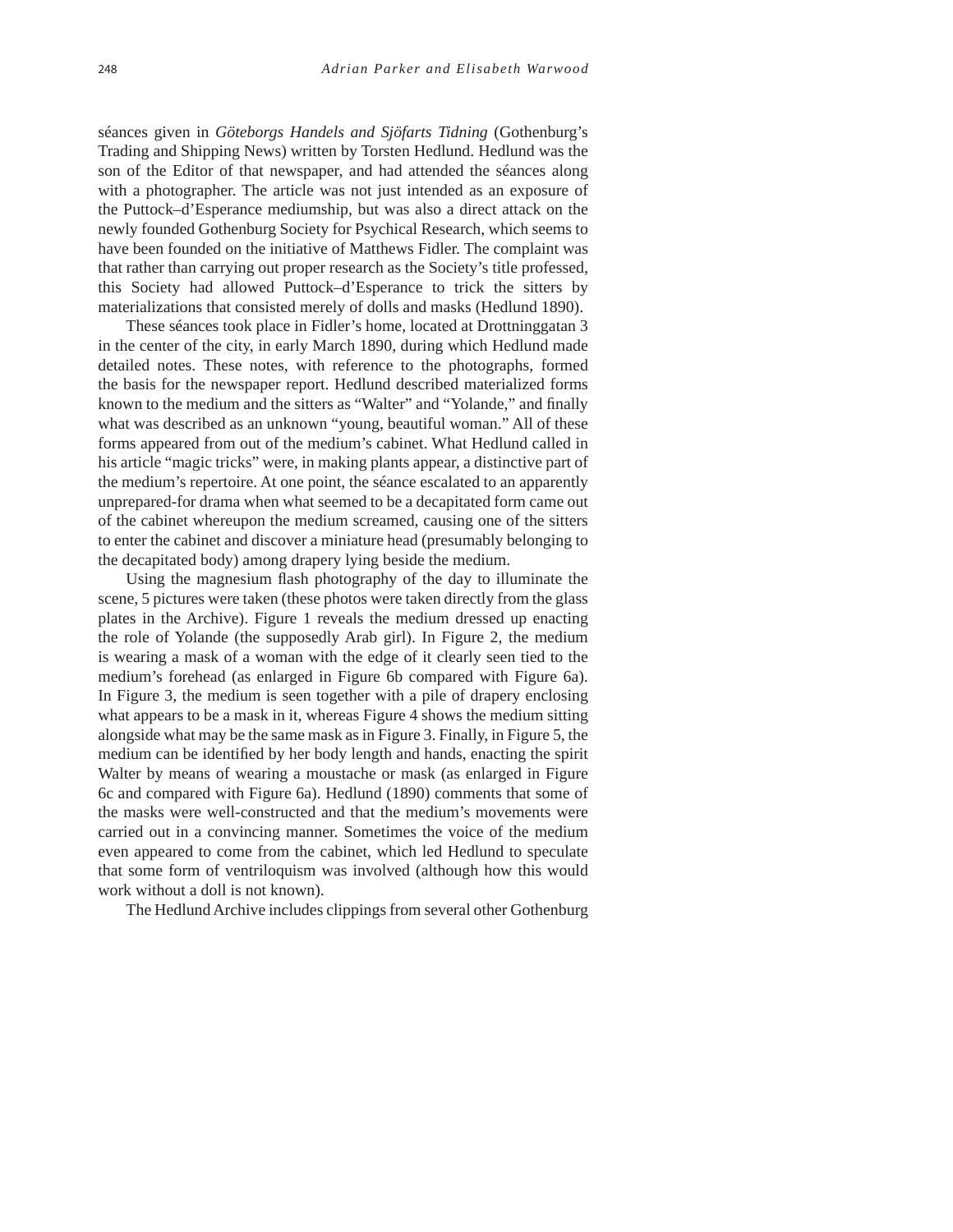



**Figure 1. Madame d'Esperance. Figure 2. Madame d'Esperance wearing the mask of a woman with the edge of it tied to the forehead (see enlargement in Figure 6b).**



**Figure 3. Madame d'Esperance with a pile of drapery enclosing the mask.**



**Figure 4. Madame d'Esperance sitting alongside the mask in Figure 3.**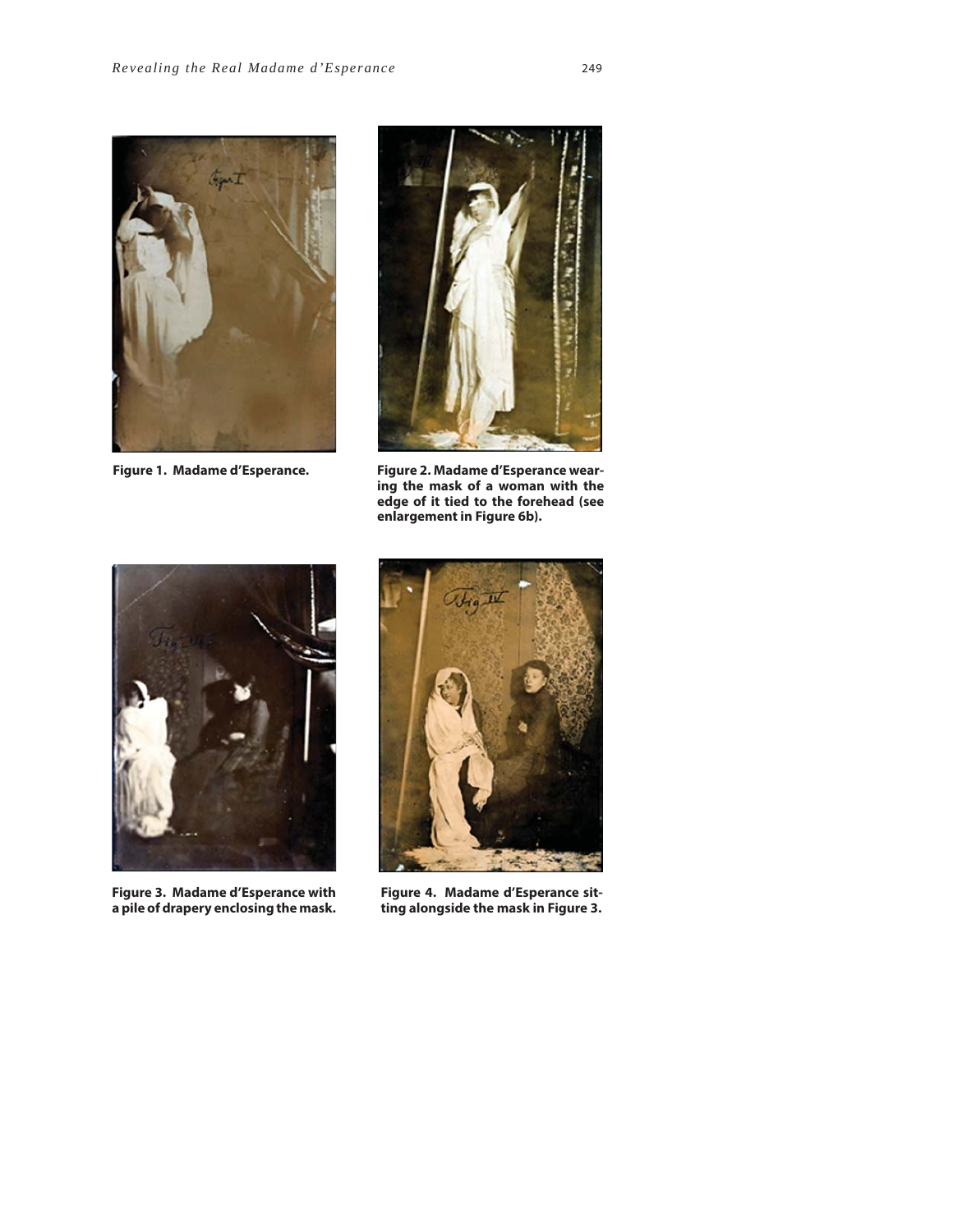

**Figure 5. Madame d'Esperance as Walter with a moustache and/or mask (see enlargement in Figure 6c, as compared with Figure 6a).**

newspapers as well as an angry letter from Fidler maintaining the medium's unquestionable integrity and innocence. The Archive shows how this exposure caught the public's interest for the next two weeks with numerous letters being sent to the Editors, both those denouncing the séances as pure *humbug* (the same word is used in Swedish) and those declaring the medium to be an innocent victim of the Editor's betrayal of the medium's trust. Bjerre in his account (written in 1894) recalls how the debate culminated in a photo (Figure 4) showing the medium and what appears to be a mask attached to drapery being exhibited in the Gothenburg bookshop.

The Puttock–d'Esperance version of these events is similar to that in Newcastle: She expresses indignation over the mistrust and deceit, but the

account is again devoid of any real substance or explanation for what occurred. Reference is made to an account said to be deposited in the Gothenburg Dickson Library, but a later attempt by Poul Bjerre (1958) to locate this document proved unsuccessful. With some apparent audacity, Puttock–d'Esperance published in her book edited versions of photos 1 and 3 from the Hedlund series (Figure 1 and Figure 3) and two new photographs



**Figure 6. Madame d'Esperance (6a), enlargements of Fig. 1 (6b) and Fig. 5 (6c).**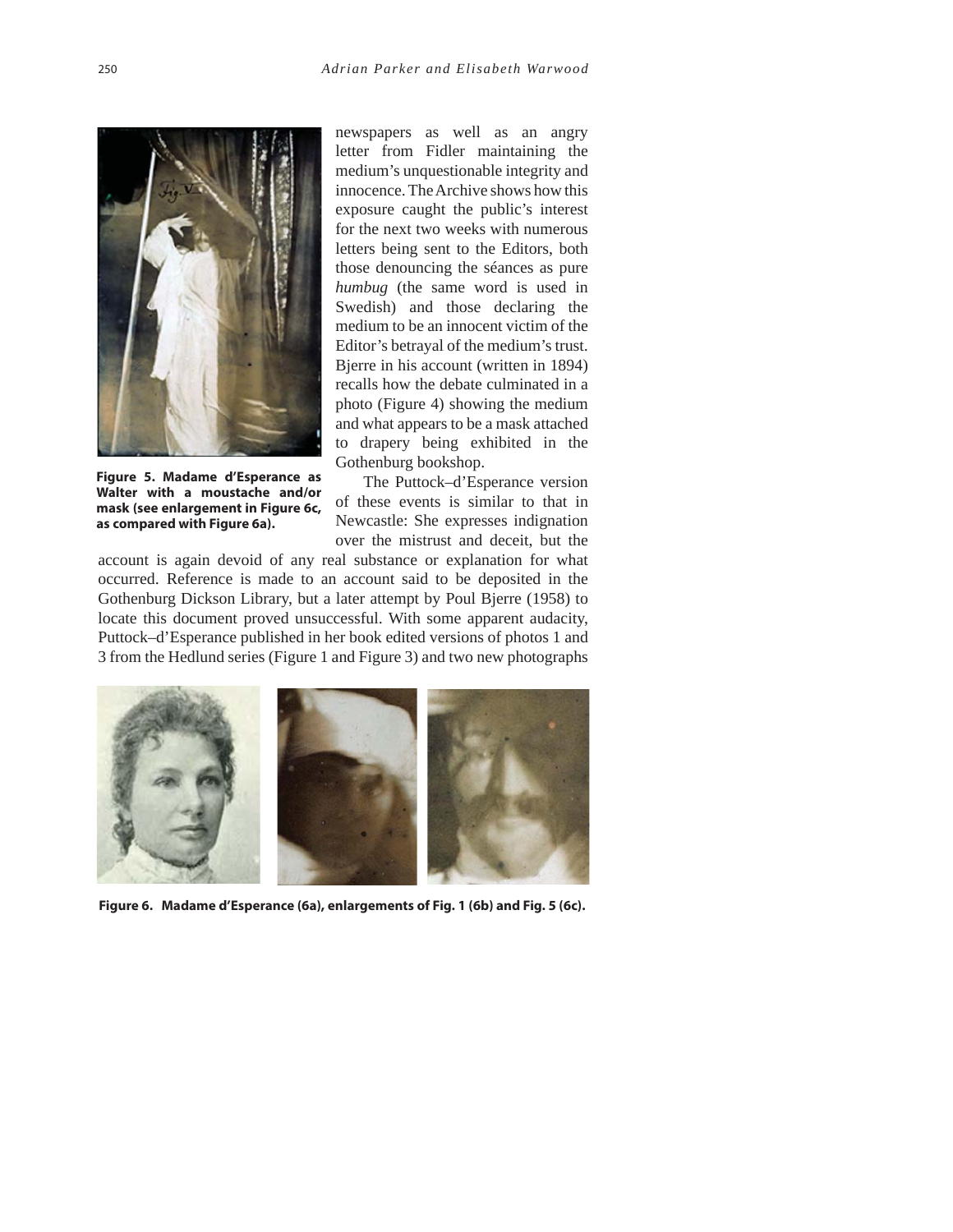taken in June 1890 during the visit of Aksakov to Gothenburg (d'Esperance 1897). The latter ones are similar to the Hedlund photo (Figure 4) with the medium and an alleged spirit form, and the effect is to make them appear less incriminating than those in the Archive.

The visit of Aksakov in June 1890 was also marked by the sudden appearance of the exotic flower Golden Lily in a flowerpot prepared jointly by her spirit form Yolande and Aksakov. Remarkably, this plant was said to have grown to close to 2 meters in Fidler's and Aksakov's presence (d'Esperance 1897: Chapter XXIII) (see Figure 7).

These photographic incidents reported in the newspapers do not end entirely there in 1890, because the Archives contain a curious postscript



**Figure 7. Madame d'Esperance and the 7-foot Golden Lily.**

to these séances, dated 1922, 42 years later. In this account, Hedlund still maintained that the medium used tricks, but he now wishes to document there were aspects to the séances he witnessed (that he apparently had not made public at the time) that led him to believe that Puttock–d'Esperance could after all produce genuine phenomena. These said phenomena included 'emanations' from her that which were "shiny and fluttering," and which reached him and his wife's hands and took the appearance of a face, which gradually became diminished in size and disappeared.

We shall return to some of these aspects later, but it is clear that this exposure did not deter the further activities of Puttock–d'Esperance as a medium in Scandinavia. She continued to give séances in the early 1890s, not only in Gothenburg but also in Stockholm, Olso, and Helsinki. Some of the accounts of these séances are summarized here because they can give further insight into the processes that lay behind the extraordinary experiences of the sitters.

In Stockholm, the rather well-known Swedish army major and theosophy author Oscar Busch attended a séance in January 1893 in which a sitter embraced her dead son; however, the careful inquiry afterward by Busch revealed that during the embrace the mother felt that the face was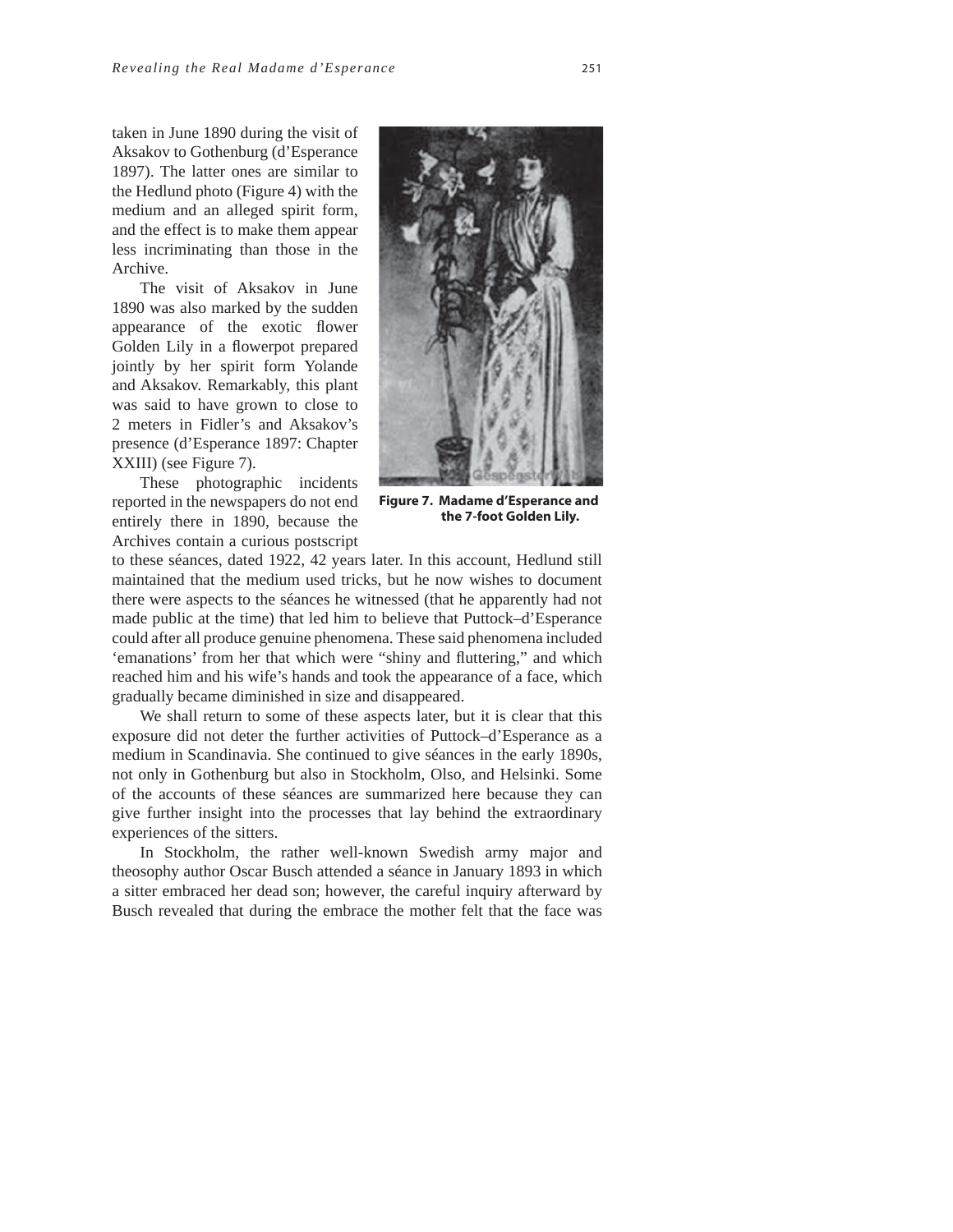embedded in a thin, damp veil, of which she could feel the tissue and small folds (Busch 1893).

Among the series of documented séances in Olso (then called Kristiania) in March and June 1892, there was one that followed the earlier content from Newcastle involving the materialization of a "small child," which might have been an illusion created by the medium crawling (allegedly used at times by the Newcastle mediums Wood and Fairlamb) or by the use of a doll. However, for some of the Oslo séances, the medium would purposely sit outside the cabinet, which she had vowed to do since the Newcastle exposure, in order to reassure the sitters that she was not impersonating the "spirit" form. Many sitters became thus convinced by the appearance of various light forms while the medium was apparently seen still sitting in her place (Halversen 1893). There was one occasion when the séance apparently did not go according to plan, and this might give insight into what had actually been taking place. On this occasion, the materialized form became caught on a fixture on the cabinet, as a result of which a small part of the spirit's cloth tore off. Later a corresponding hole was found in the medium's black dress (Editorial 1892:147). Even so, Spiritualists still maintained that this occurred as part of the process of dematerialization of the spirit form back into the medium.

A further séance was carried out in Oslo the following year, April 1893, during which wax-casts were created from the spirit forms, with claims that the narrowness of the cast at the wrist for the hand to exit was evidence of dematerialization. Carrington (1920) would later reveal there was a technique that mediums used to produce this deception. Moreover, two participants were allowed to take a small sample of the material belonging to the spirit form. Examination by a textile shop showed it to be very thin silk (Garborg 1899).

#### **The Helsinki Séance: A Case of Partial Dematerialization**

Aksakov had attended materialization séances in June 1890 in Gothenburg, and he would later write the Introduction to Puttock–d'Esperance's *Shadow Land*. It may well have been the case that he needed here to reconcile his absolute trust in the medium's authenticity with the obvious resemblance of the materializations forms to the medium or to cardboard cut-outs. He also knew of the Newcastle exposure, which revealed the medium to have been enacting the role of a spirit form. A common counter-fraud explanation that was current at the time and still occurs (Inglis 1979) is that the medium's body emanated the psychic material that was used to build the form and thus halfformed entities appeared to resemble cut-out faces. If the spirit was seized, the medium and spirit would simultaneously become one entity again. In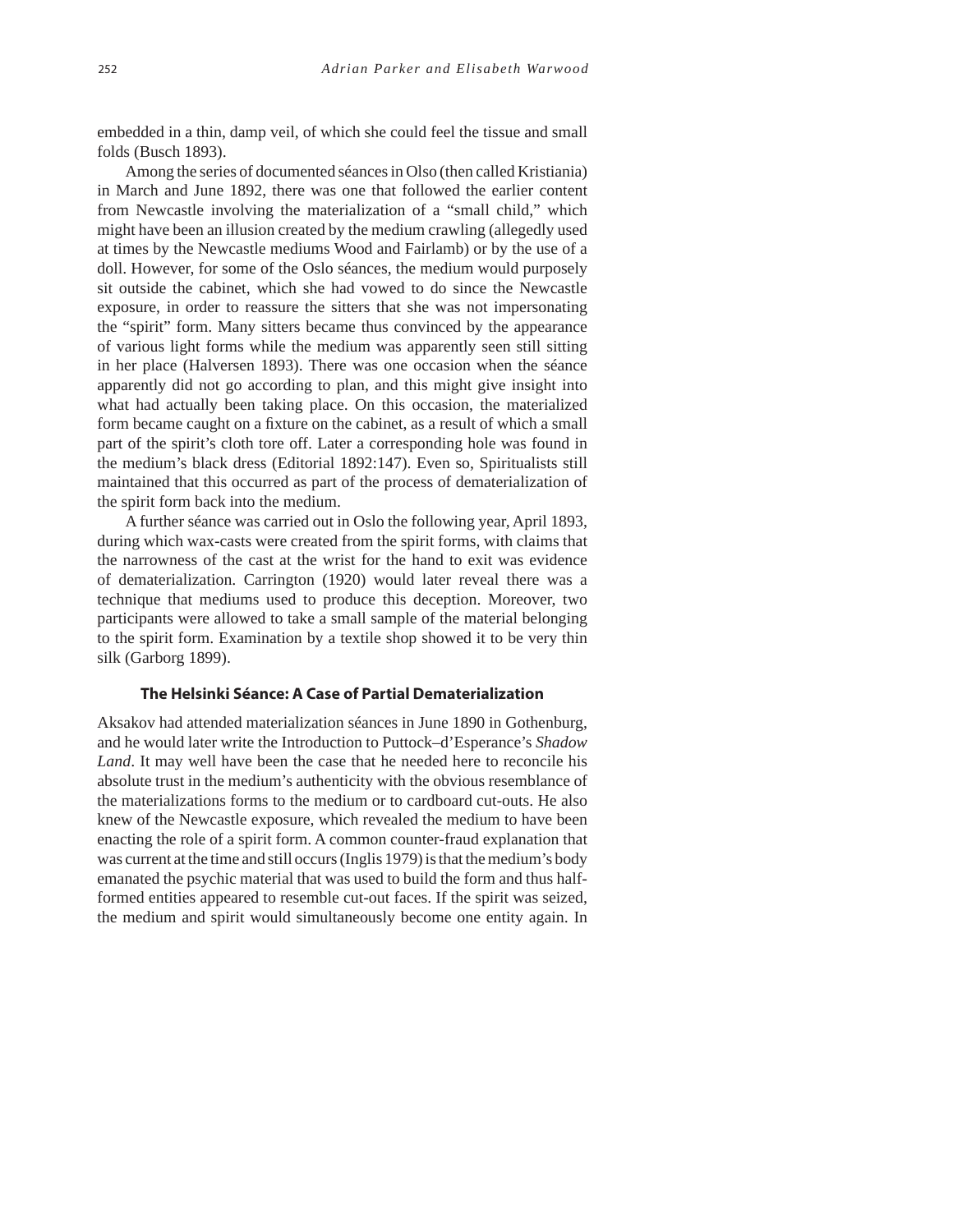spite of the implausibility and logical incoherency in this argument, this way of thinking formed the background to Aksakov's often-quoted report "A Case of Partial Dematerialization of a Medium" (Aksakov 1898).

The séance took place at Senior Lecturer Max Seiling's home in Helsinki on December 11, 1893. Although Aksakov was not present, he collected testimony from the 15 sitters, some of whom saw various luminous forms appear while Puttock–d'Esperance was apparently under close observation. What made this occasion even more remarkable was that while she was sitting on her chair, 5 of the witnesses were allowed to examine her body and they found the lower part to be missing or, as Aksakov interprets it, "dematerialized."



**Figure 8. Re-enactment of the Helsinki Seiling séance, with the role of the medium taken by Vera Hjelt (wealthy businesswoman at the time and later one of the fi rst female members in the Finnish parlament).**

This report by Aksakov became

subject to a systematic and critical analysis of witness reports by the psychical researcher and magician Hereward Carrington (1907). Carrington points out that the observations were made in a darkened room and that the witnesses were far from being in agreement with each other about what they experienced. Only one witness, professor Max Seiling, made an "emphatic positive statement," and only one other could give a detailed collaborative account of the appearance of a luminous figure from the cabinet. Carrington further points out that there were two major weaknesses: No examination of the medium was made prior to the séance, and the accounts were written 5 weeks after the event in response to requests from Aksakov. Moreover, one of the witnesses, although not placed as close to the medium as many sitters, suspected that "the whole thing was done with 'dolls and gutta-pecha hands', adroitly handled by the medium, but at the same time he was unable to show how she did it" (Carrington 1907:136 footnote).

For Carrington, the modus operandi was not difficult to imagine. Given that the medium sat in front of and very close to the curtain of the cabinet (Figure 8), Carrington reasons that she could have extended an arm behind the curtain and manipulated some of her props in order to represent a spirit. The use of telescopic arms (common among fraudulent mediums of this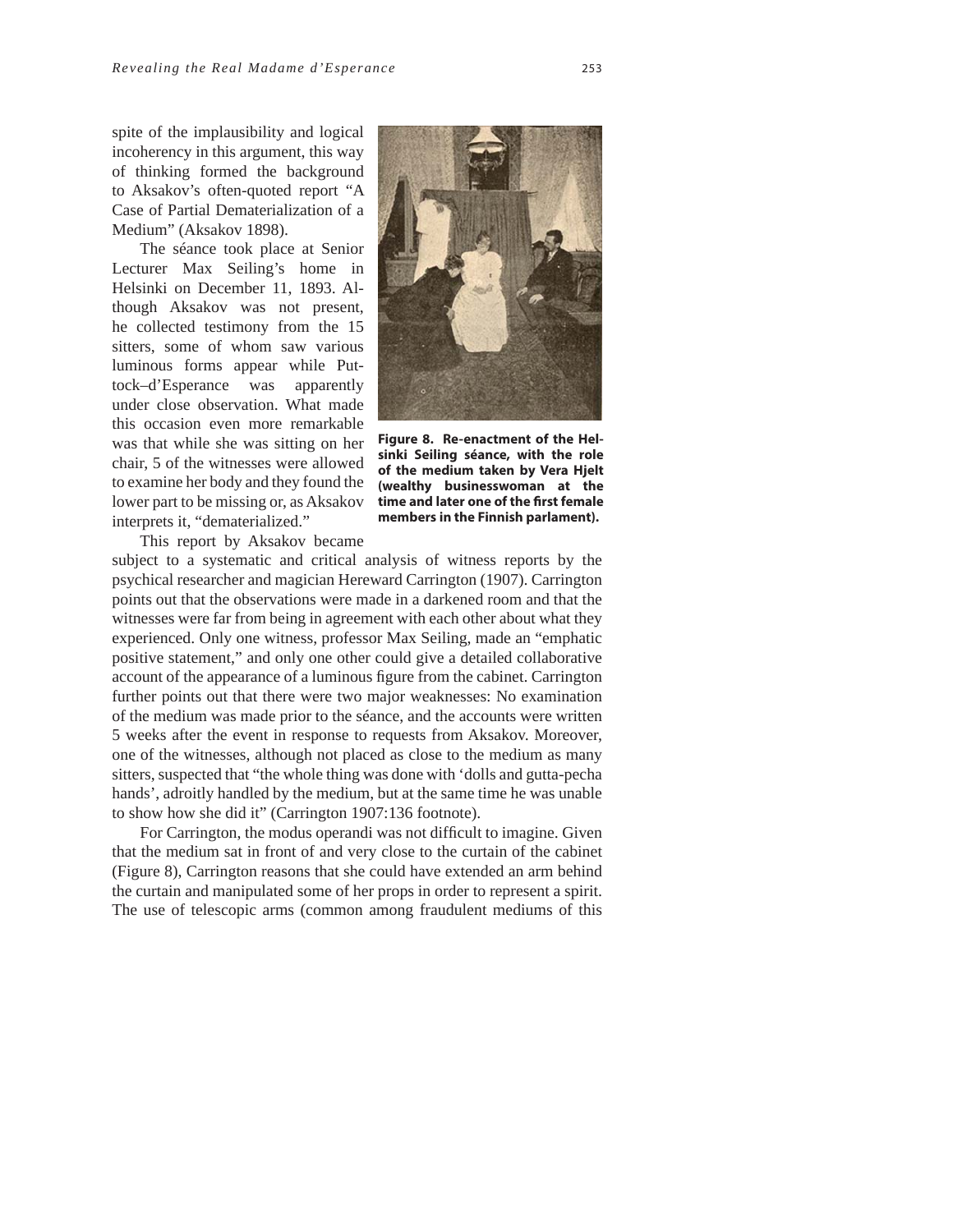

**Figure 9. William Marriot's collection from the** *Ghosts with Ghosts* **catalog circulated among mediums in 1901.**



**Figure 10. Fairlamb–Mellon with her "Cissie" materialization.**

period) would have increased this possibility. In addition, the use of dolls and masks as fake spirits by fraudulent mediums of that era was welldocumented by the magician William Marriot (Figure 9). A case in point concerns the "spirit child" Cissie, who appears in photos taken with the medium Fairlamb–Mellon. Elisabeth Warwood sent these to an expert on dolls of the period who was emphatic that the images of "Cissie" in the photos (e.g., Figure 10) were *not* of any known doll or automaton of the period. Nevertheless, it is possible that Cissie was merely a mask made from papier-mâché. As the photos here reveal, Puttock–d'Esperance sometimes used masks.

The remaining enigma concerns the claimed dematerialization of the medium's lower body. According to Carrington, raising the body and repositioning the legs so that they extended backward to the ground through the back supports of the chair could achieve an illusion of dematerialization. Seiling, at whose house the séance took place, objected to this by maintaining that the space 11½ by 7½ inches would not have allowed this, but Carrington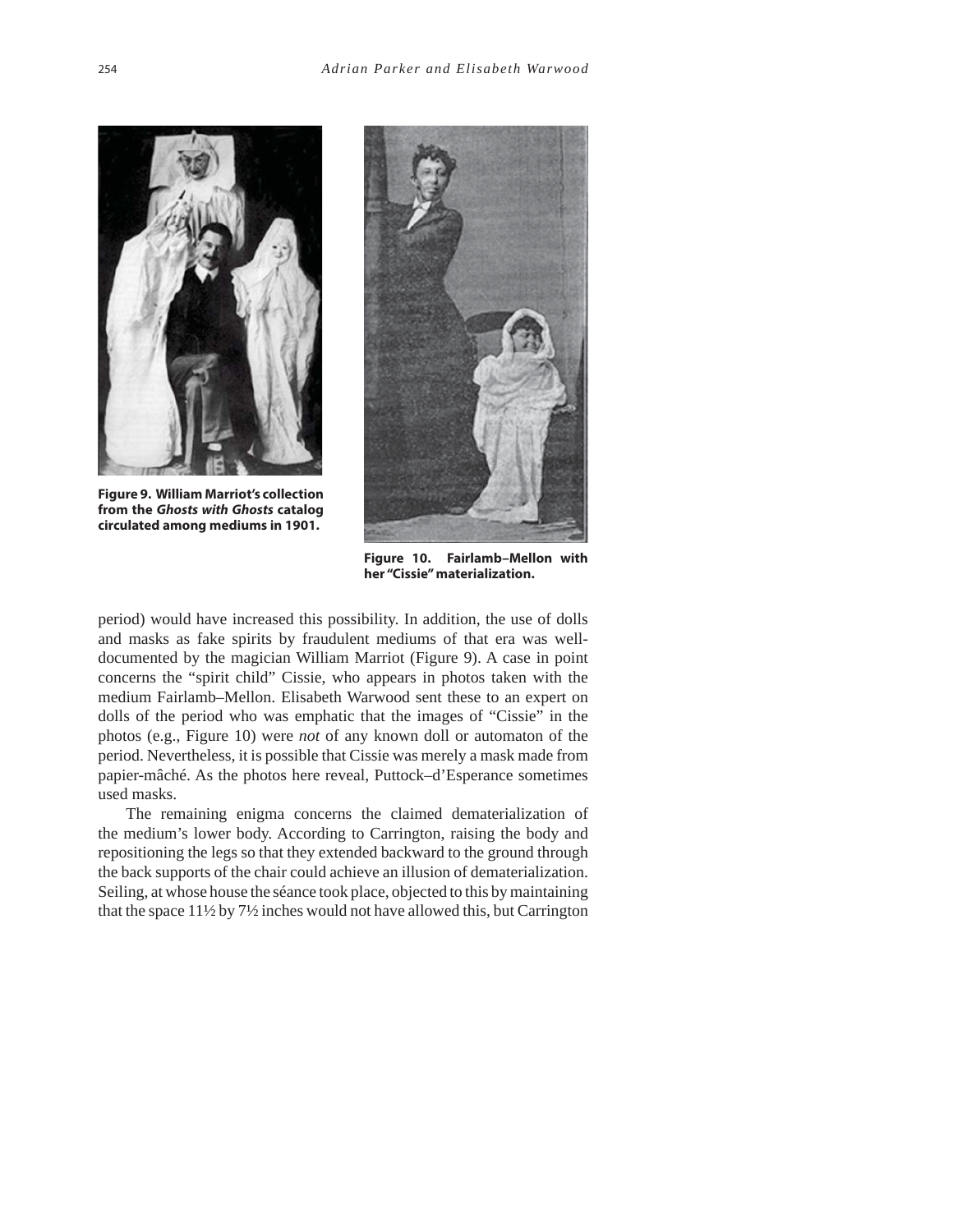

**Figure 11. Illustrations by Carrington to show how the "dematerialization" could be duplicated.**

was able to demonstrate how it was possible to do even in an unobtrusive manner (Seiling 1907) (see Figure 11).

Puttock–d'Esperance (d'Esperance 1897:409) would later in her book *Shadow Land* describe how this experience at the Helsinki séance proved greatly traumatic, so much so that her hair temporarily turned white and she was forced to take two years of rest from her practice of mediumship. It appeared that the next reported séance was in November 1895 and took place in Gothenburg at the home of Fidler. Once again, Aksakov (1897b) does not seem to have personally attended but collected and collated testimonies from the witnesses. Several of the witnesses testified that Madame d'Esperance sat outside the cabinet while various spirit forms manifested, and one of the sitters recognized her dead husband. Since in most cases the forms were described as lacking the lower body and having a diffuse facial form, in explanatory terms these aspects fit with the more natural explanations discussed here later.

It would seem that from this time onward Puttock–d'Esperance left the employment of Fidler and traveled in France and Germany. One text (Carleson 2008) claims she married Mathews Fidler, but this seems to have been a mis-translation of Bjerre's account from Swedish to German and then via Danish back into Swedish. In her short dismissive reply in 1907 to Hyslop concerning Carrington's suppositions, Puttock–d'Esperance gives her current address as Schloss Luga in Saxony, Germany. Her palatial residence suggests that Madame d'Esperance had by this time succeeded in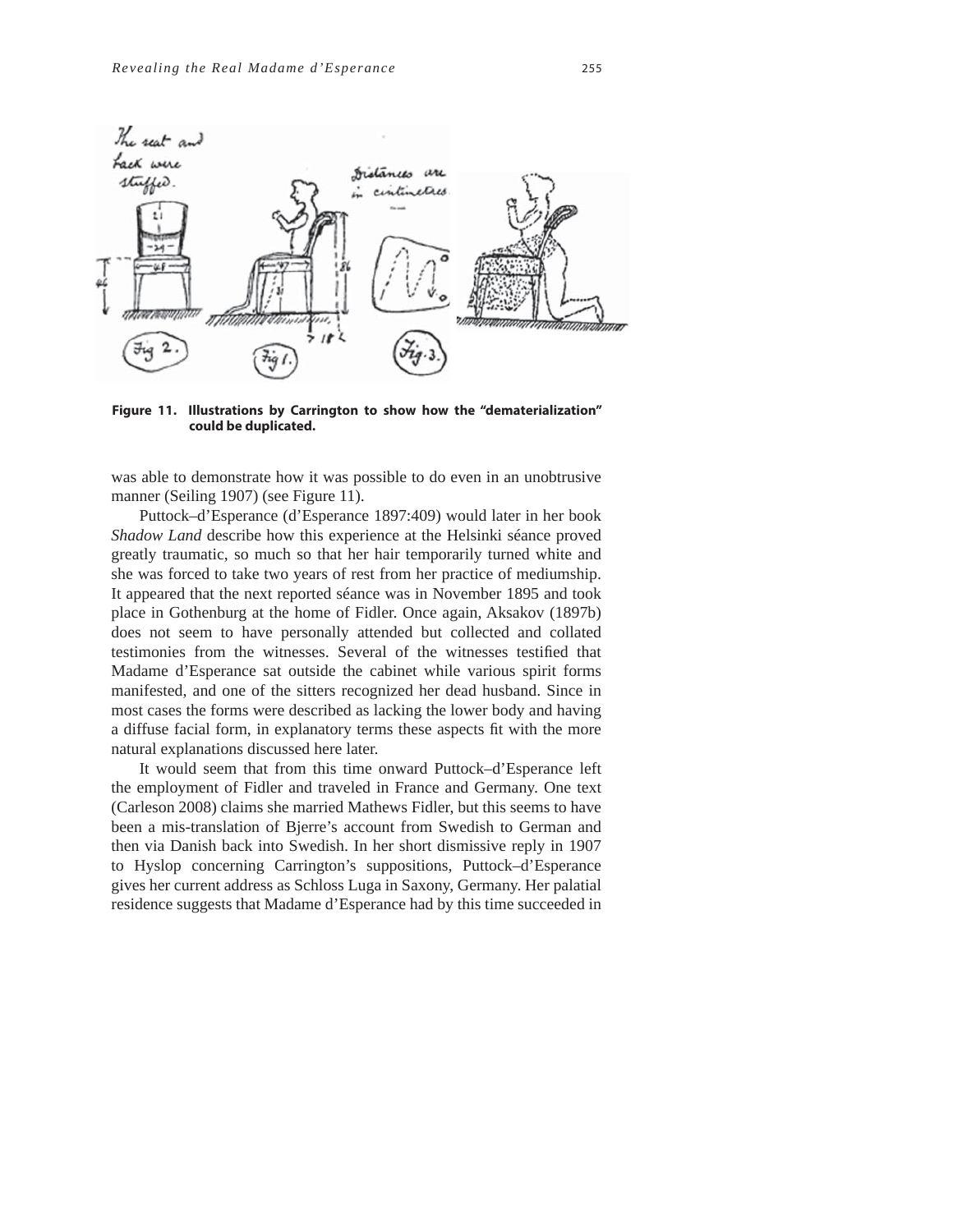transforming herself in Germany into a high society medium. Who her new sponsor was is unclear.

#### **The Psychology of the Puttock–d'Esperance Mediumship**

In 1887 the Society for Psychical Research published a series of demonstrations by the amateur conjuror S. J. Davey of how false perception and false memory can determine what is reported during a séance. With the help of an accomplice who used a cardboard mask coated in luminous paint, perceptual experiences were induced in witnesses that were typical for the Puttock–d'Esperance séances. Phantom spirits were seen and false memories given (Hodgson & Davey 1887). There is also a more contemporary series of studies of fake séances carried out by Wiseman and his colleagues. After being asked to bring about movement of objects in a darkened room, 27% of the participants reported believing that this had occurred. Suggestions from an actor performing in the role of the medium influenced about 31% of the participants to believe the table had moved, with significantly more believers reported in these events (Wiseman 2010).

Perhaps the most relevant study is another classical one by Theodore Besterman (1932), who carried out a fake séance in which the sitters were told their observational powers were being tested. Despite this challenge, one-quarter of the 42 sitters failed to report a disturbance that had been pre-arranged to occur at a certain point in time and three-quarters of them failed to notice that Besterman had briefly left the room. Thirteen sitters experienced illusions or hallucinations during the séance, most often concerning the movement of objects such as the table and in one case the appearance of a light.

A more general conclusion from this kind of work has been given to us by the contemporary psychologist and Nobel Prize winner Daniel Kahneman (2012), who cautions that before giving credibility to an observer's judgment, we need to first assess how competent the observer is in dealing with the environment in which he makes the judgment. Most observations of materializations have been made by naïve, unskilled observers in unusual and less than optimal conditions.

Human perception can be inaccurate even under normal conditions as regards details of events and is definitely not equipped to make judgments about unusual events in darkened rooms. Lowered gas-lighting with its shadows can presumably create its own illusory effects.

All this indicates that skepticism as to the reality of what was observed and reported at the Puttock–d'Esperance séances, is entirely justified. However, one question remains. Since there is no evidence that the medium made any use of accomplices, what caused so many sitters to become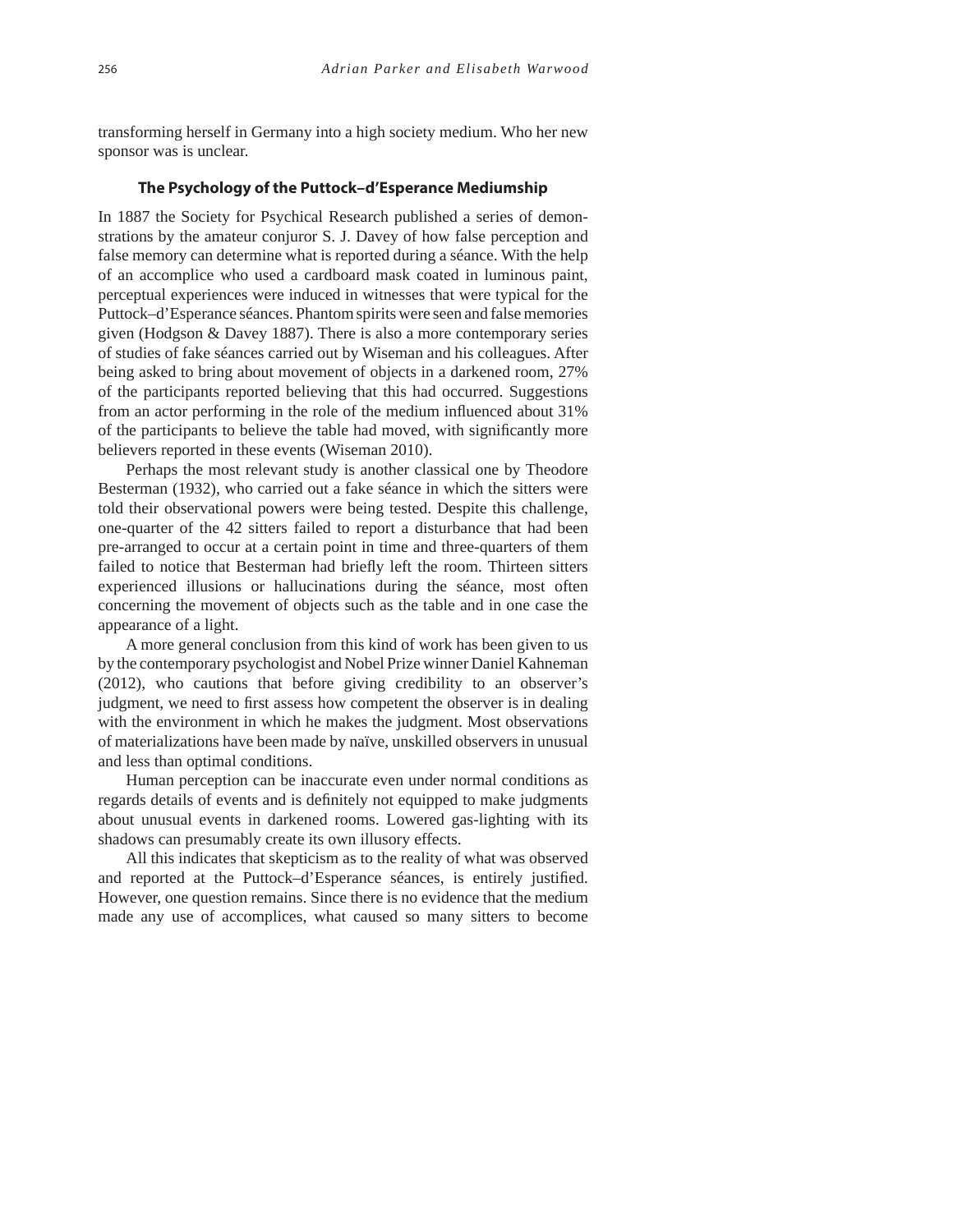convinced they had met and interacted with their dead relatives?

Two concepts in modern cognitive psychology are relevant here. The first is *inattention blindness* (illustrated by the well-known film clip: "Did you see the gorilla?"), which demonstrates that humans constantly miss unexpected intrusions into their perceptual field. The second is *change blindness*, which concerns our inability to notice unexpected alterations in what we are observing. That human perception is prone to such misidentifications is illustrated in Sweden every year during the moose-hunting season, when, despite strict precautions concerning target identification, fatal shootings of fellow hunters occur.

Both these concepts are part of a broader notion that much of the world we experience on an everyday basis is actively created by memory and expectations. These concepts are part of so-called *top down processes*, which refer to how higher brain processes steer perception (Rose 2006)*.*  This explains how under conditions of minimum stimulation (such as a darkened séance room) when a person is presented with ambiguous stimuli (such as a diffuse mask or even a piece of linen or gauze fabric), the brain will interpret this in a manner that is consistent with emotional expectancy (such as the need for a reunion with a loved one). Co-author Elisabeth Warwood noticed an example of such ambiguity present in the Hedlund photo (Figure 1). She draws attention to the shape on the right-hand side (shoulder, etc.) in Figure 1 and that of the medium in Figure 3.

The tendency of observers to attribute meaning when confronted with ambiguous and incomplete stimuli, or so-called *pareidolia*, is particularly well-researched in the auditory area (Nees and Philips 2014). To his credit, Bjerre, when commenting on the face he saw appear at one of the Puttock– d'Esperance séances, which gradually diminished in size, wrote that this may have been a perceptual illusion, especially given that other sitters did not report it (Bjerre 1958).

The above account can easily give the impression that significant advances have been made in cognitive psychology since the 1880s that explain how mediums can perceptually deceive sitters. However, this progress seems doubtful when we read Eleanor Sidgwick's report from 1886 on physical mediumship, a report which received even the accolade of the journal *Science* (Editorial 1886). Sidgwick writes:

Our conclusions as to what we see or hear are always founded on a combination of observation and inference; but in daily life it is seldom necessary to distinguish between the two elements, since, when the object and its mode of presentation are familiar, our inferences are generally correct. But it is different when, owing to circumstances, such as a bad light, we have to infer more in proportion to what we perceive than usual; or when someone,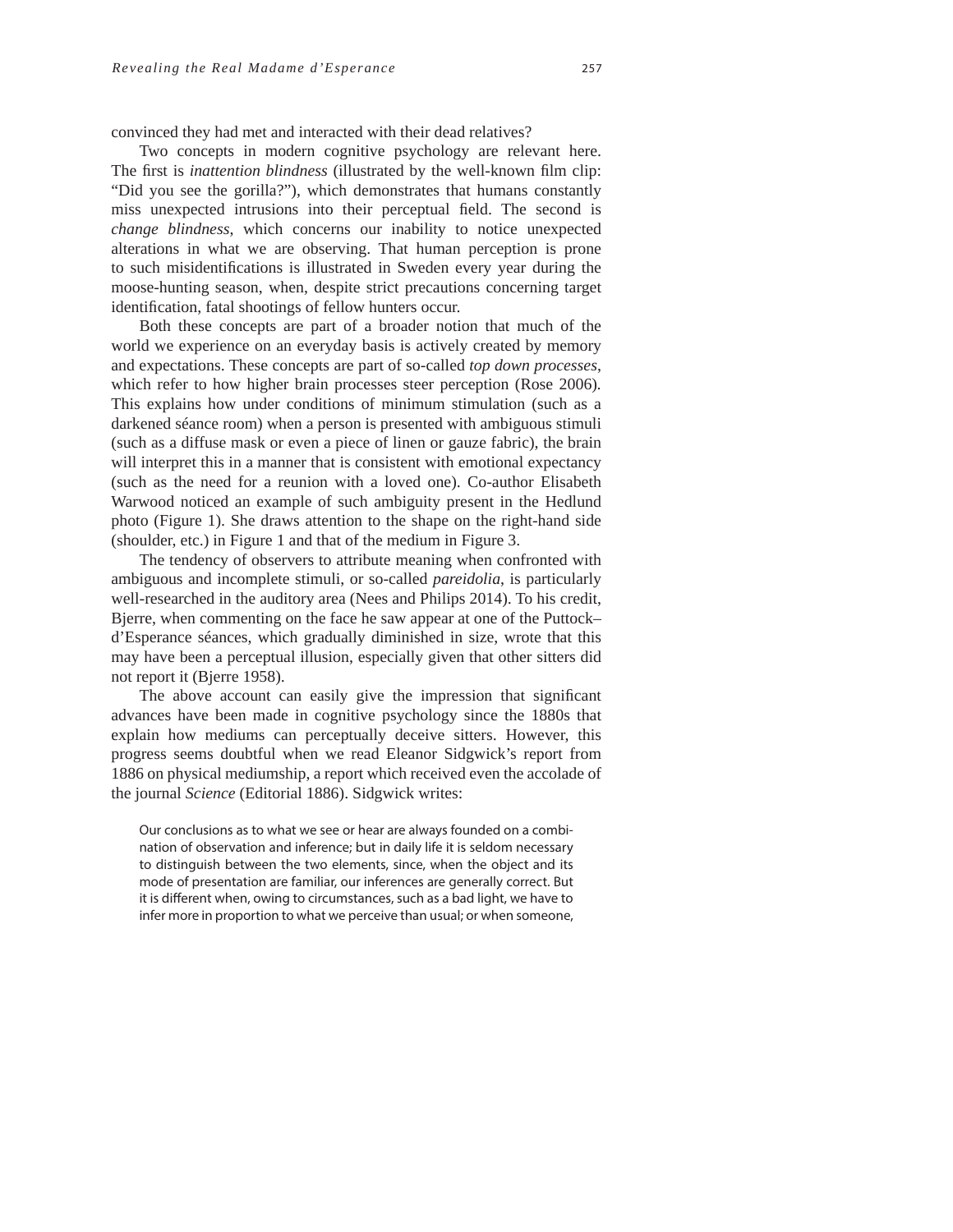e.g., a conjurer or a ventriloquist, is trying to deceive us by presenting one object under the familiar aspect of another and suggesting false inferences. It is not uncommon to find people at séances encouraging each other in the belief that they see, say, a living human figure, when all that they actually see is something moving which is about the size of a human being; the rest is inference. (Sidgwick 1886:63)

What seems clear from these considerations is that some of the above-mentioned accounts of the séances (e.g., by Busch 1893, Garborg 1899) suggest that Sidgwick's principles were at work during Puttock– d'Esperance's Scandinavian séances.

The question still remains, is there then any evidence that the Puttock– d'Esperance mediumship demonstrated any paranormal aspects? One case, which is often claimed to be evidential, concerns the identification of Sven Strömberg presented in the book *Shadow Land*. It was claimed that Puttock– d'Esperance, through automatic writing, supposedly under the direction of her spirit form "Walter," gave a notification of Strömberg's death in a settlement in "New Stockholm, America." New Stockholm was after a search found to be in Manitoba, Canada, where eventually a recent death of a "Sven Stromberg" was said to be confirmed (d'Esperance 1905). "Sven Strömberg," however, is not an uncommon name in Sweden and when the mass immigration from Sweden to Canada in the late 1880s is taken into account, it is not so unlikely to find someone fitting this description. Other details of the Strömberg family were given and even a "spirit photograph" was said to be validated by those who knew Strömberg. Unfortunately, the whole case seems to rest on the words of Puttock–d'Esperance and Fidler.

There is also one other case, documented by the physician and psychotherapist Poul Bjerre (1958), which is worthy of some consideration. During one of the séances that Bjerre attended, messages were rapped from "William Edwards," who had died within the last few days in Frederiksberg, Denmark. This was verified the next day from the death announcements in a Danish newspaper. The newspaper was, however, from 4 days before the séance. Moreover, the crucial aspect in such cases was missing: information that the mediums could not have obtained in advance by normal means.

 The only remaining enigma concerns the medium's ability to materialize a seemingly endless number of flowers. Bjerre went so far as to visit all the flower shops in Gothenburg without resolving the mystery. Victorian skirts could have provide a convenient repository for many of the props needed for séances—perhaps even for smaller roses and other flowers, but the nearly 7-foot–tall Golden Lily remains a mystery.

Was Puttock–d'Esperance then simply an unscrupulous, underprivileged, but gifted woman who attained her position as a society medium by the use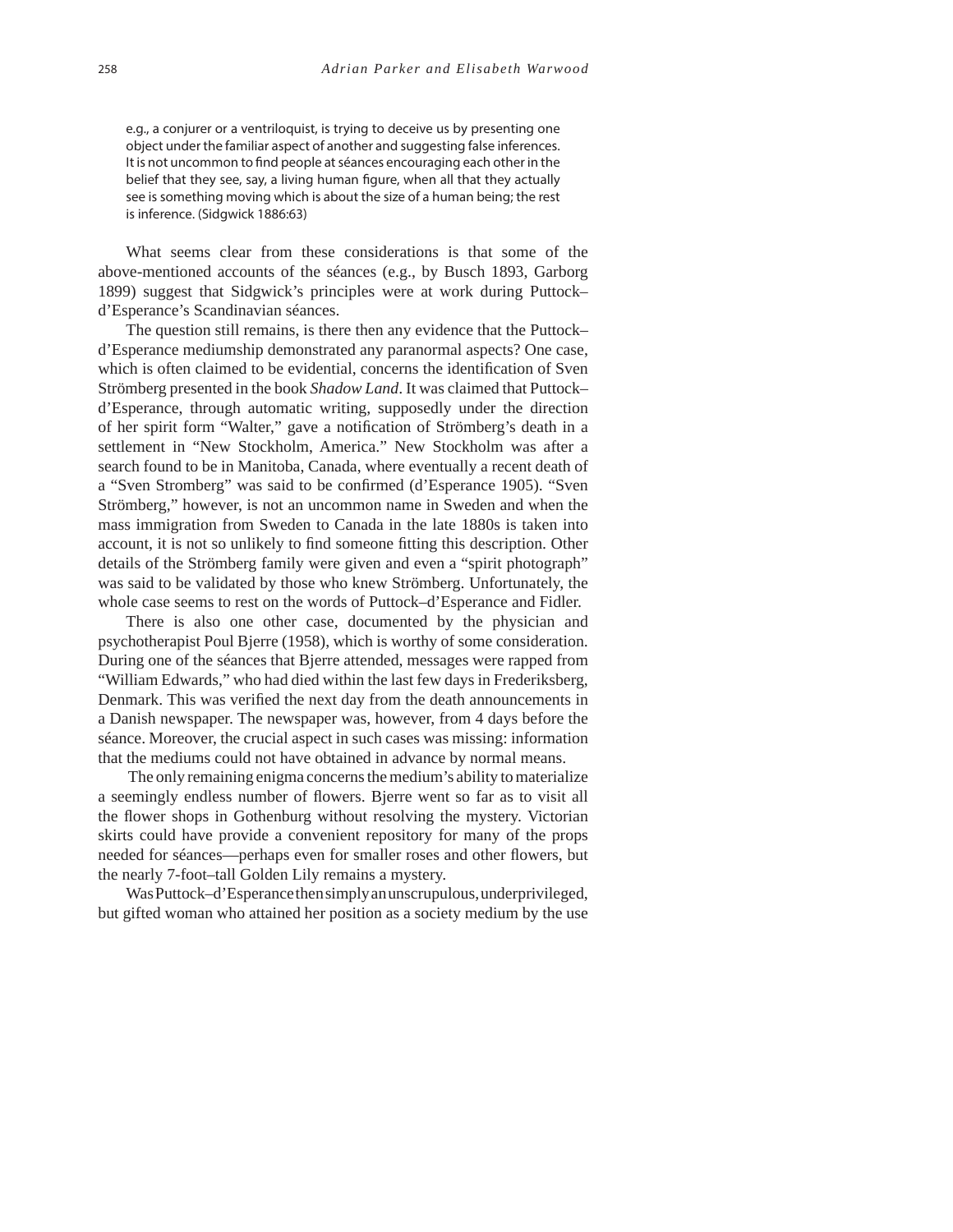of trickery and exploitation of the bereaved?

As with many cases of mediumship from this period, this naturally raises the question of conscious versus unconscious deception, or perhaps more specifically, the issue of whether fraud of this elaborate and planned kind can occur in dissociated or trance states.

Despite the fact that Carrington was convinced that Puttock–d'Esperance should not be considered a trance medium (in the sense of how the word was at that time understood) in that she often remained in verbal contact with the sitters, he nevertheless believed in the possibility that the fraud was performed entirely unconsciously. In support of the presence of dissociation in the case of Puttock–d'Esperance, there is a commonly quoted description given in her autobiography of how it felt to be both the medium herself and the "materialized form." In this case, the form is called "Anna":

Certainly they are my lips that are being kissed. It is my face that is wet with the tears which these good women are shedding so plentifully. Yet how can it be? It is a horrible feeling, thus losing hold of one's identity. I long to put one of these hands that are lying so helplessly, and touch someone just to know if I am myself or only a dream—if Anna be I, and I am lost as it were, in her identity. (d'Esperance 1897:346)

The above description can naturally be seen as consistent with the contemporary diagnosis of "dissociative identity disorder" (DID), which is a reformulation of the classical concept of multiple personality in terms of profound disturbances in memory and identity. Yet, some authorities consider dissociation including DID to be no more than an extreme form of roleplaying (see Lilienfield, Lynn, & Lohr [2004] for a critical review). Indeed, flexibility in roles can be healthy if there is awareness and control. There are many examples in the normal population where individuals such as actors or rock stars have several identities as, for example, shown by Iron Maiden's front man, Bruce Dickinson, who is both a successful rock singer and a pilot. Obviously, some dual identities can be incompatibly pathological. A recent dramatic example of this is the case of Göran Lindberg, retired Chief of Police in Uppsala and former head of the Swedish National Police Academy. Lindberg was well-known in Sweden for his extreme support of feminism and morality issues in the police force, yet he was discovered to be a frequent visitor to prostitutes, and was finally convicted of pimping, procuring, and multiple rape charges (Anthony 2010).

Clearly, this illustrates that complex conscious planning and actions can be carried out that are not congruent and far from fully integrated with the usual social identity of the person.

Braude (1995), however, notes that what distinguishes role playing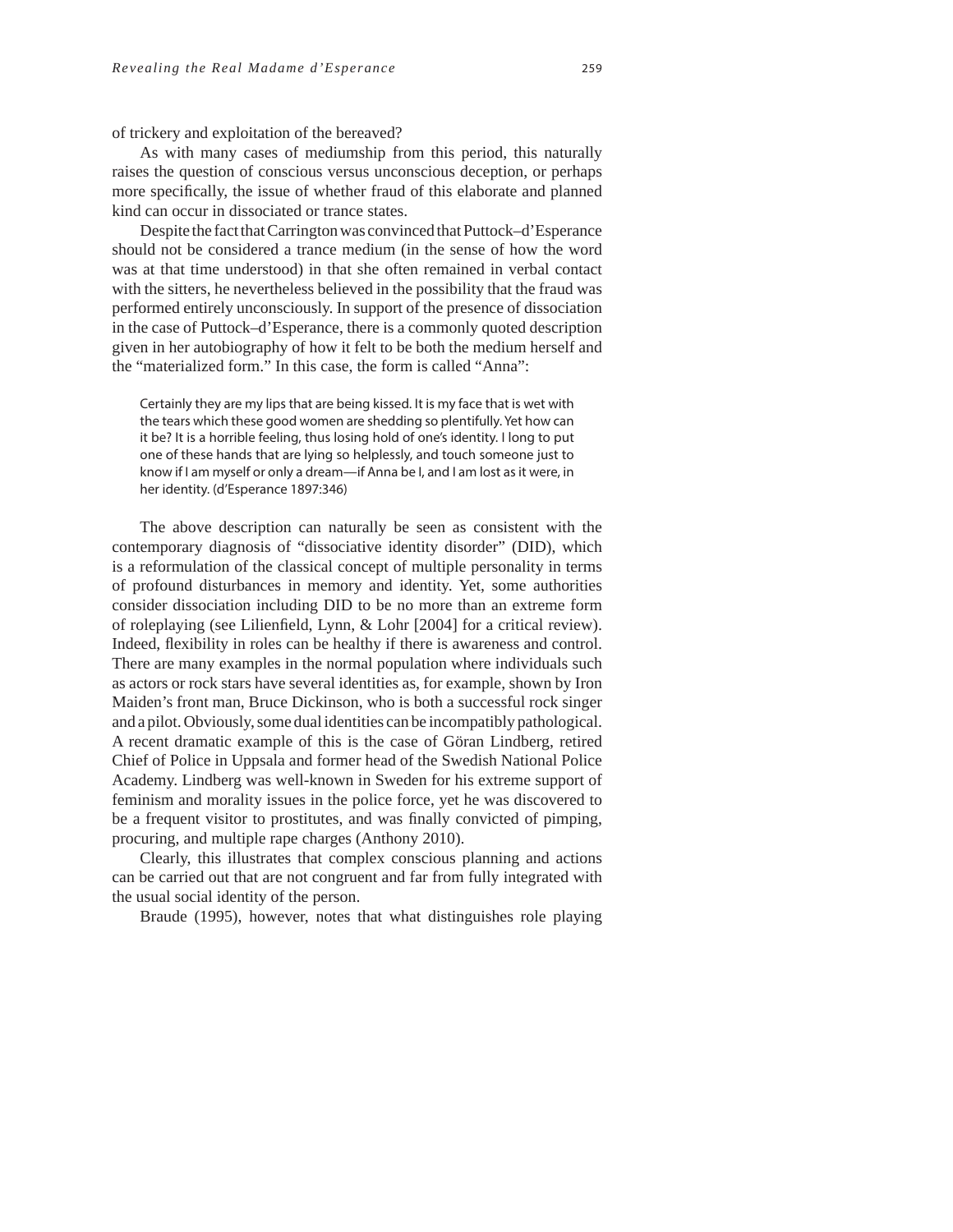and normal dissociative phenomena from dissociative identities (multiple personalities) is that in the latter, there are particularly profound disparities with regard to the way the different identities experience or believe mental and physical states to be their own. Although this gives the different identities their own life beyond mere role playing, Braude nevertheless argues that they share an even deeper underlying unity.

From this point of view, it would seem that in the case of Puttock– d'Esperance, at one level the medium perceived her mission in life was to promote hope of an afterlife, while at another level, her enactments were the means of gaining affection and recognition for doing so. The use of "props" and enactments enabled the fulfilling of both these goals. The latter side may well have had its own identity. Although the evidence is circumstantial, it is entirely possible that it was this side of Puttock–d'Esperance that received tutoring in trickery from the Newcastle mediums Wood and Fairlamb. But were Grace and Matthews Fidler also part of that deception?

To imagine that the Fidlers wouldn't know the medium was cheating, when they lived in close proximity to her for so many years, is hard to conceive. Yet, both of them remained committed Spiritualists for the rest of their lives. Matthews Fidler was throughout the years a vocal supporter, not just of Puttock–d'Esperance but of the Spiritualist movement in general. In his personal and business life he appears to have been regarded in Sweden as a much-respected man of great integrity according to an obituary (Anonymous 1901). The Fidlers gained no apparent financial advantage from Puttock–d'Esperance's activities, nor did they seem to gain in terms of fame by association. The same seems true of William Armstrong, both in his relationship with Wood and Fairlamb and with Puttock–d'Esperance at New Bridge Street. If they were fraudulent throughout this period, how could he not have known, given his close involvement? He remained a committed Spiritualist until his death in 1893. While Armstrong acted as Fairlamb's 'manager,' it seems it was a role he took on to protect her rather than as a means of making money from her mediumship. Furthermore, both Fidler and Armstrong had down-to-earth jobs: Fidler as a merchant and Armstrong as a master block and mast maker. Was it a form of folie à trois or even folie à quatre that enabled the deception to survive?

Perhaps if we extend this folie à quatre further, then we can understand some of extraordinary experiences in the context of the reality that was created by the Spiritualism of that time. In this respect, modern cognitive psychology still has not fully come to terms with the extent to which "consensus reality" is created by so-called "concept-driven perception." Research on hypnosis is regrettably far from integrated into psychology, but it has shown that, without formal hypnotic induction, simply by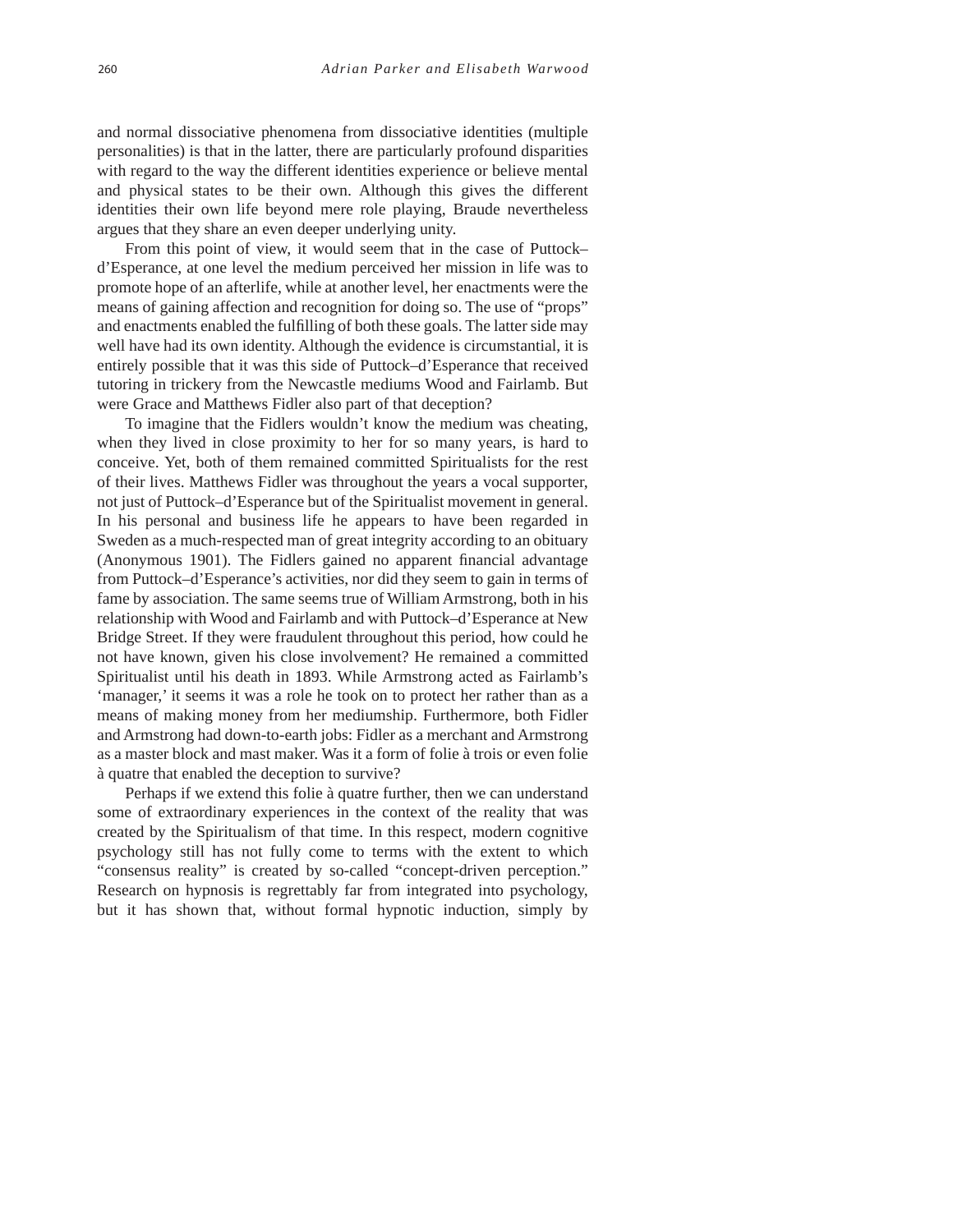manipulating expectancies and motivations of sensitive individuals, major changes in perceived realties can be created (see Parker 2015a, 2015b for reviews).

The reactions of the Spiritualist editorial and other contributions to the reports on the Newcastle seizing of "Madame d'Esperance" reveal something of this altered reality. Even a sitter who was closely involved in the seizing of the medium believed fully in an innocent explanation: He was convinced that spirits had a role in causing her impersonation since the real Yolande looked more beautiful and taller than the medium as the imposter (Resurgam 1880)! For his part, Armstrong, who was also present at the seizing, found an explanation in his belief in de-materialization and re-materialization taking place between the spirit and medium. He asserts in her defense:

Husbands have met their wives, wives met their husbands; parents have met and acknowledged their long lost children; children have recognized and embraced their parents; forms have grown up in their presences, passed before them, and again dematerialized; forms have been seen without heads, and heads have been seen rolling on the floor, laughing without a body; flowers and plants and fruits have been produced under exceptional circumstances; sitters have seen the medium brought out of the cabinet by the forms; they have seen these forms dematerialize along side her and again built up; all these things and much more through the mediumship of Mrs. D'Esperance. . . . (Armstrong 1880:581)

There is a remarkable aspect of the recognition of deceased loved ones that is rarely if ever commented on: Despite recognizing and even embracing their loved ones, the bereaved never appear to attempt to prolong their brief reunited contact with the deceased. It may be that at some level they realize it is a transient perception that they are at least part of and which cannot be indefinitely maintained and perhaps they even do not wish to confront its basis.

Finally, a possible "elephant in the room" must be mentioned. Trickery and dark séance rooms may be conducive to not only skepticism about the claims of mediums but also to the occurrence of genuine paranormal phenomena among the fake ones (Batcheldor 1984, Hansen 2001). Alan Gauld notes that the Trinity College investigators "felt (no doubt justly) that even though there might be a residuum of phenomena difficult to explain, further investigations would probably prove a waste of time, trouble, and money" (Gauld 1968:128). If so, and it is a big if, it does mean that it becomes an *almost* intractable problem to solve where objective reality lies—assuming one exists at all (see Parker 2010 for further discussion).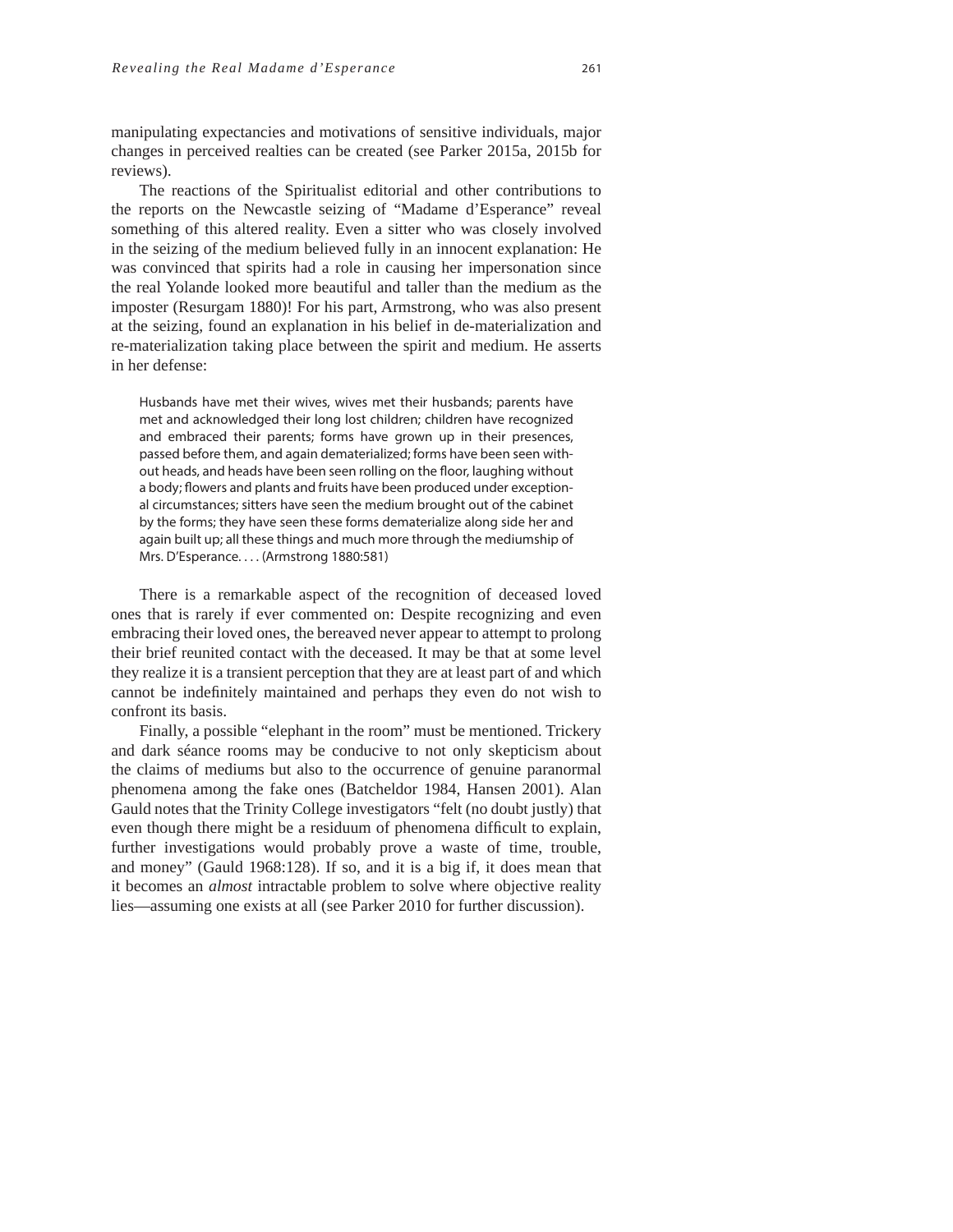The social–cultural context of gender roles in this reality is also a factor deserving mention. The feminist writer Marlene Tromp uses Madame d'Esperance as one of the main illustrative examples in her book *Altered States: Sex, Nation, Drugs and Self-Transformation in Victorian Spiritualism.* The book focuses on the theme of how the mediumship of this period allowed women to achieve

. . . a blurring of identities, and storytelling that followed them were all means of assessing altered states, sites of intellectual, emotional, physical, spiritual, refiguration. This refiguration made paradigm shifts possible, opened doors to other ways of perceiving the world. (Tromp 2006:4)

Rather than focusing on questions concerning the authenticity of the phenomena, Tromp, like some writers (Oppenheim 1985, Owen 1989, 2006, Herr & Wolfram 2009) regards the role of the medium in the Victorian period as being a liberating one (Tromp 2006:5).

Co-author Elisabeth Warwood, who is a historian of Spiritualism, adds: I have spent almost six years researching Annie Fairlamb–Mellon and, perhaps, having gathered every reference to her in Spiritualist and other publications worldwide, I find it hard to just call her a simple, fraudulent medium. There was more to her, and perhaps also to d'Esperance, but only further research would make that clear. The motivations of those who became mediums, then, and today for that matter, are far more complex than people seem to understand or appreciate.

It is beyond the scope of this Perspective to further follow the later "self re-inventions" and "self-transformations" of Madame d'Esperance. . . . However, the account given by Puttock–d'Esperance found in the archives of the College of Psychic Studies tells us that her later years were spent in Germany where, if she is to believed (the persistent question), she was during World War I arrested as an English spy and at one point threatened with execution. It is known that she finally resided in Copenhagen, where her urn is now preserved at the Bispebjerg Graveyard.

One aspect of Madame d'Esperance has attained something of longevity, if not immortality. The library of the Danish Society for Psychical Research still keeps some of the flowers, now pressed, that she claimed to have materialized (Claudewitz 2011, 2012).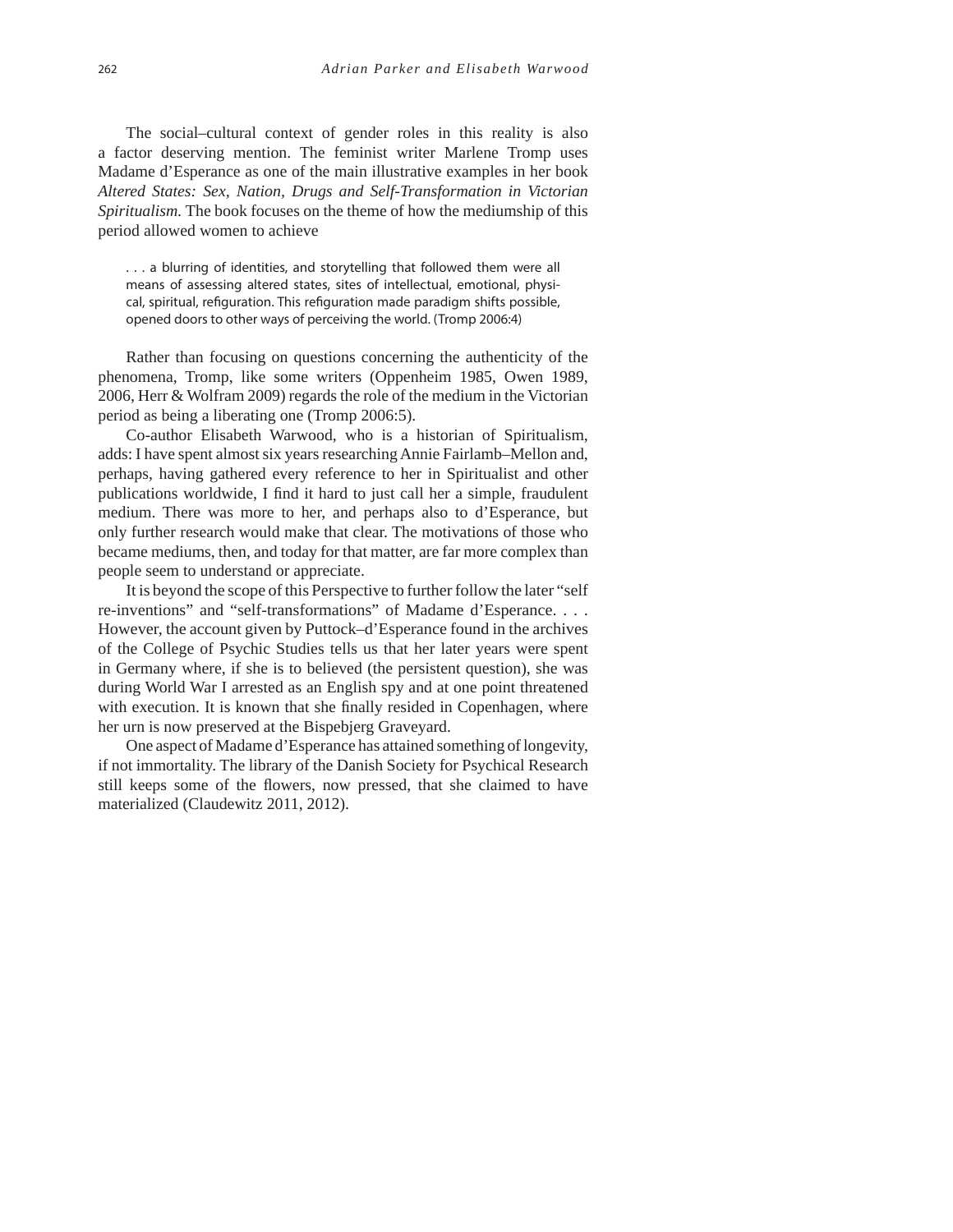#### **Acknowledgments**

Adrian Parker expresses thanks to Leslie Price, archivist at the College of Psychic Studies, London, for his persistence in getting him to initiate what was thought was to be a two-week project (but which seemed to be an endless project!), and to thank his former illustrious and industrious student, Nemo Mörck, for additional literature suggestions concerning the littleknown Scandinavian literature.

Thanks also to Jani Lassila of the Finnish Institute of Parapsychology for information about the Helsinski séance and to Eberhard Bauer for providing further sources of information concerning Madame d'Esperance in Germany, which also provide a basis for someone with funding to carry out a future Part 2 of the story.

#### **References Cited**

- Aksakov, A. (1897a). Introduction. In Shadow Land or Light from the Other Side by E. d'Esperance, London: George Redway.
- Aksakov, A. (1897b). Eine erkannte materialisirte Erscheinung, Vom Herausgeber. Psychische Studien, XXIV(May):209–220.
- Aksakov, A. (1898). A Case of Partial Dematerialization of the Body of a Medium, Investigation and Discussion (translated from the Fench by Tracy Gould). Boston: Banner of Light. http://catalog.hathitrust.org/Record/100837379
- Announcement (1879). Form manifestations or materialisations. The Medium and Daybreak, 10(Sept. 5):492, 557.
- Anonymous (1901). The transition of Mr. Matthews Fidler. Light, XXI(1067):295.
- Anthony, A. (2010). Göran Lindberg and Sweden's dark side. Guardian, August 1,
- http://www.theguardian.com/world/2010/aug/01/goran-lindberg-sweden-crime-palme Armstrong, W. (1879). Spiritual soirees at Newcastle. The Medium and Daybreak, 475(May 9, 10):285.

Armstrong, W. (1880). Mr. Armstrong's report. The Medium and Daybreak, 545(Sept. 10, 11):581.

- Batcheldor, K. J. (1984). Contributions to the Theory of PK induction from sitter-group work. Journal of the American Society for Psychical Research, 78:105–122.
- Barkas, T. P. (1876). Marvellous psychological phenomena. The Medium and Daybreak, 317(VII) (April 28): 258.
- Bates, J. P. (1880). Mrs. d'Esperance's last (for the present) sitting in England, The Medium and Daybreak, 11(Sept. 24):547, 613.

Beloff, Z. (2001). Shadow Land or Light from the other Side.

http://www.zoebeloff.com/pages/shadowland.html

- Besterman, T. (1932). The psychology of testimony in relation to paraphysical phenomena: Report of an experiment. Proceedings of the Society for Psychical Research, 40:363–387.
- Bjerre, P. (1958). Erinnerungen and Mrs. d'Espérance. Neue Wissenschaft, 7:145–158.
- Braude, S. E. (1995). First Person Plural: Multiple Personality and the Philosophy of Mind. Lanham: Rowan and Littlefield.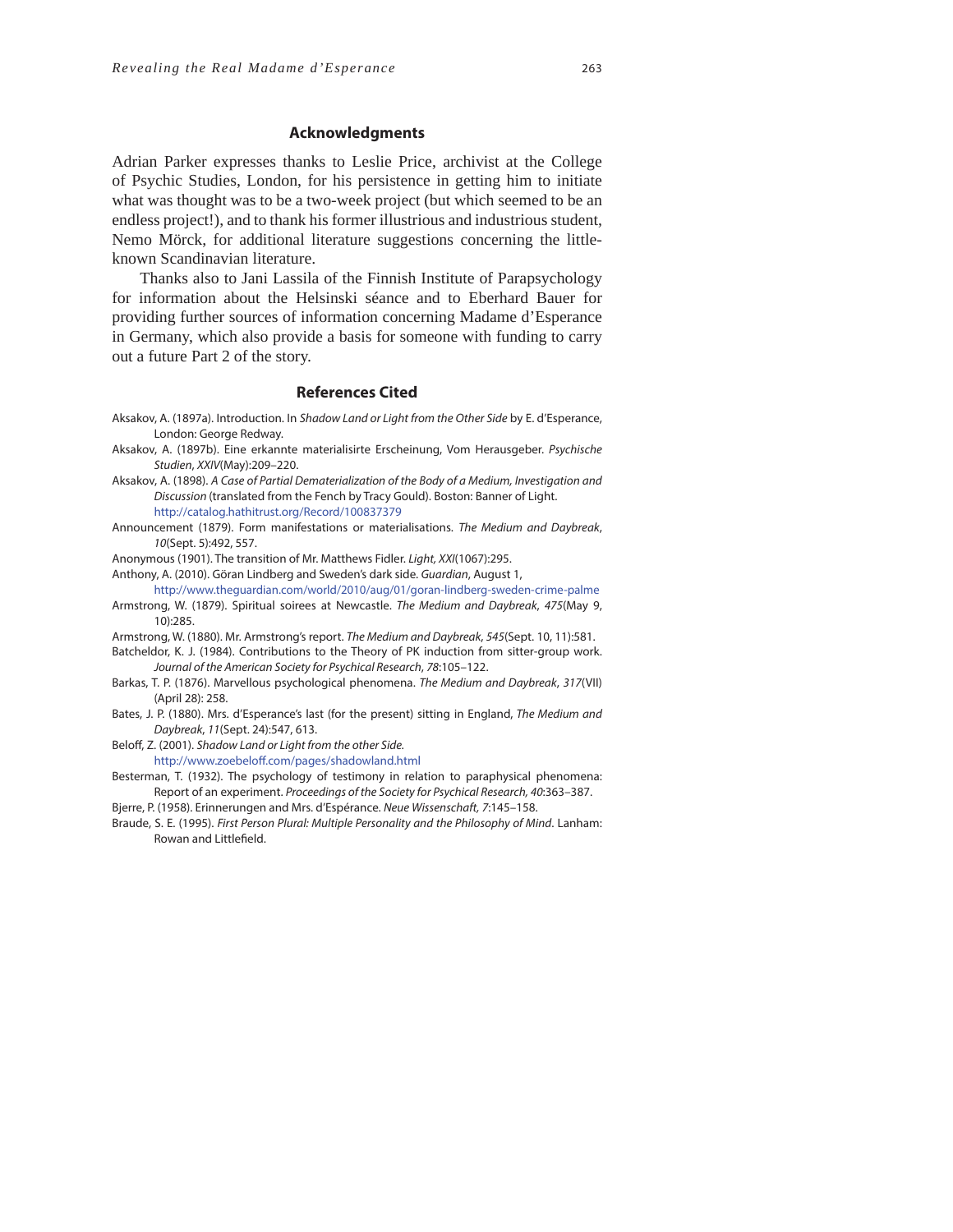- Braude, S. E. (2014). Investigations of the Felix Experimental Group. Journal of Scientific Exploration, 28:229–283.
- Braude, S. E. (2016). Follow-Up Investigation of the Felix Circle. Journal of Scientific Exploration, 30(1):27–55.
- Busch, O. (1893). En materialisationsséance i Stockholm, Efteråt? Tidskrift för Spiritism och Beskrägtade Ämnen, 22(March):1–4.

Carleson, R. (2008). Madame d'Esperance. Lyztran, 4:28–32.

- Carrington, H. (1907). An examination and analysis of the evidence for "dematerialization" as demonstrated in Monsieur Aksakof's book A Case of Partial Dematerialization of a Medium. Proceedings of the American Society for Psychical Research, (March):131–168.
- Carrington, H. (1920). The Physical Phenomena of Mediumship: Fraudulent and Genuine. New York: Dodd, Mead, & Co.

Claudewitz, K. (2011). Personal communication.

- Claudewitz, K. (2012). Translation into Danish: Bjerre's Erindringer om Elisabeth d'Esperance. Dansk Tidsskrift for Psykisk Forskning, 2(November):30–34.
- d'Esperance, E. (1897). Shadow Land or Light from the Other Side. London: George Redway.
- d'Esperance, E. (1905). Madam d'Esperance's personal experiences. Light, XXV:254, 31.

Doyle, A. C. (1927/2011). The History of Spiritualism. Volume 2. Cambridge: Cambridge University Press.

- Editorial (1877/2011). Miss Wood Caught Personating a Spirit. The Medium and Daybreak, August 17,8, (385)(Aug. 17):523–524. [Republished in 2011 in Psypioneer, 8(2):69–74]
- Editorial (1880a). The seizure in Mrs. d'Esperance's circle. The Medium and Daybreak, 11(545) (Sept. 10):580.
- Editorial (1880b). The mysteries of materialisation. The Medium and Daybreak, 546(10)(Sept. 17):593–594.

Editorial (1886). Mrs. Sidgwick and the mediums. Science, 7(176):554–555.

- Editorial (1892). Materialisationsséancer I Kristiania. Efteråt? Tidskrift för Spiritism och Besläktade ämnen [Afterwards? Journal of Spiritualism and Related Subjects], 18:169–173.
- Fidler, M. (1880). Mrs. Esperance's seances. The Medium and Daybreak, 526(14)(May):305–308. Fidler, M. (1890). Spiritualism in Sweden. Progressive Thinker, (May 3):23.

Garborg, A. (1899). Materialisationsseancerna I Kristiania vaaren 1893, Hver 8de Dag, 21 og 22.

[Reproduced in edited form by R. Moy, 2013, in Parapsykologiska Notiser, 76:34–35]

Gauld, A. (1968). The Founders of Psychical Research. London: Routledge, Kegan, & Paul.

Hamilton, T. (2009). Immortal Longings. F. W. H. Myers and the Victorian Search for Life After Death. Exeter: Imprint.

Hansen, G. P. (2001). The Trickster and the Paranormal. Xlibris.

Haraldsson, E., & Gissurarson, L. R. (2015). Indridi Indridason. The Icelandic Physical Medium. Hove, England: White Crow Books.

- Hedlund, T. (1890). Editorial: Spiritiska trollkonster. Göteborgs Handels and Sjöfarts Tidning (Mar. 22), 68.
- Herr, J. L., & Wolfram, C. (2009). "Opt-out" Rates at Motherhood across High-Eduation Career Path Selection Versus Work Environment. National Bureau of Economic Research (NBER) Working Paper #14717, February. Cambridge, MA: NBER.
- Hodgson, R., & Davey, S. J. (1887). The possibilities of mal-observation and lapse of memory from a practical point of view. Proceedings of the Society for Psychical Research, 4:381–495.
- Inglis, B. (1979). Natural and Supernatural—A History of the Paranormal from Earliest Times to 1914. London: Sphere Books.

Kahneman, D. (2012). Thinking Fast and Slow. London: Penguin Books, Chapter 22.

Lilienfeld, S. O., Lynn, J. S., & Lohr, J. M. (2004). Science and Pseudoscience in Clinical Psychology. New York: Guildford Press.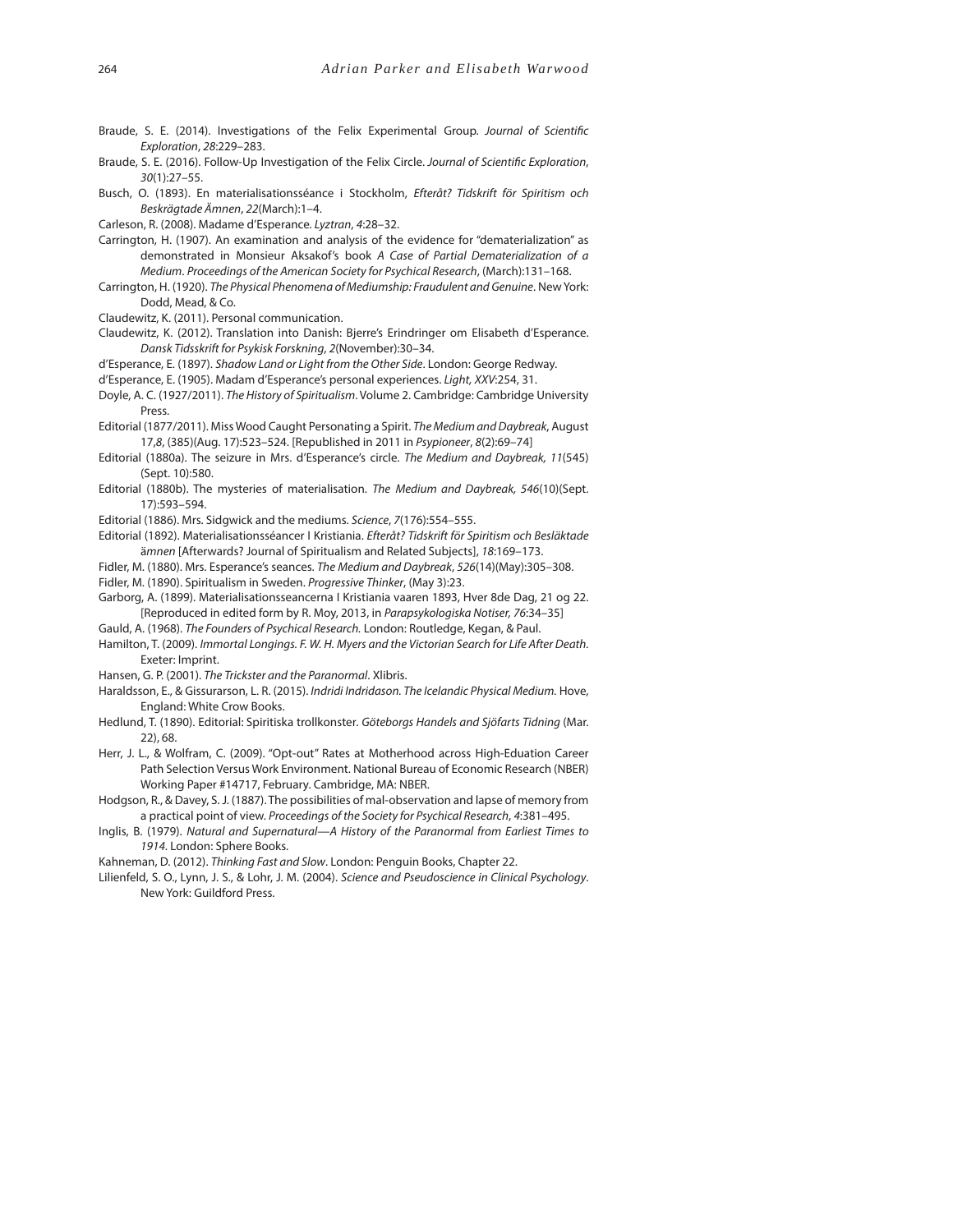Lindström, H. (1957). Gustaf Fröding och mediet [Gustaf Fröding and the medium]. Spiritualisten, 17:5.

- McCabe, J. (1920). Spiritualism: A Popular History from 1847. London: Dodd, Mead, & Co.
- Melton, J. G. (1996). Editorial. Encyclopedia of Occultism and Parapsychology, Volume One. Farmington Hills, MI: Thomson Gale.
- Myers, F. W. H. (1885). On the method research pursued by the Society. Journal of the Society for Psychical Research, 2:29–32.
- Nahm, M. (2014). The development and the phenomena of a circle for physical mediumship. Journal of Scientific Exploration, 28:229-283.
- Nahm, M. (2016). Further Comments about Kai Mügge's Alleged Mediumship and Recent Developments. Journal of Scientific Exploration, 30(1):56-62.
- Nees, M. A., & Philips, C. (2015). Auditory pareidola: Effects of contextual priming in perceptions of purportedly paranormal and ambiguous auditory stimuli. Applied Cognitive Psychology, 29:129–134.
- Oppenheim, J. (1985). The Other World: Spiritualism and Psychical Research in England, 1850– 1914. Cambridge: Cambridge University Press.
- Orthwaite, F. (1879a). Mrs. Esperance's séances. The Medium and Daybreak, 483(July 4):411.
- Orthwaite, F. (1879b). Features of the week. The Medium and Daybreak, 10(488)(Aug. 8):492.
- Orthwaite, F. (1879c). Mrs. Esperance as a medium for materialisation. The Medium and Daybreak, 495(Sept. 5):601.
- Orthwaite, F. (1879d). Materialisation at Miss Wood's circle. The Medium and Daybreak, 10(504) (Nov. 28):746.
- Owen, A. (1989). The Darkened Room. Women, Power, and Spiritualism in Late Nineteenth Century England. London: Virago.
- Oxley, W. (1880). [No title]. Herald of Progress, 8(1):105–107.
- Parker, A. (2010). The Mind Body Problem and the issue of psychokinesis. Chapter 4 in Mysterious Minds: The Neurobiology of Psychics, Mediums, and Other Extraordinary People edited by S. Krippner and H. Friedman, Santa Barbara, CA: Praeger, pp. 65–84.
- Parker, A. (2015a). The jungle of hypnotic psi: Part 1: Research on hypnosis relevant to psi. Journal of Parapsychology, 79(1):20–36.
- Parker, A. (2015b). The jungle of hypnotic psi: Part 2: Research on relationships between psi and hypnosis. Journal of Parapsychology, 79(1):37–52.
- Parker, A. (2016). Letter to the Editor concerning the Mügge seances. Paranormal Review (in press).
- Podmore, F. (1902). Modern Spiritualism, A History and Criticism. Volume 2. London: Methuen.
- Price, L. (2013). Madame d'Esperance was probably a Puttock. Psypioneer, 9(8):233–234.
- Psyche [pseudonym] (1895). Counterblast to Spookland; or Glimpses of the Marvellous. Sydney: Maclardy & Co. http://www.nla.gov.au/apps/cdview/?pi=nla.aus-vn5757625-s6-e
- Resurgam [pseudonym] (1880). The seizure seance. The Medium and Daybreak, 11(Sept. 10):545,580–581.
- Robertson, J. (1908). Spiritualism: The Open Door to the Unseen Universe. London: L. N. Fowler.
- Rose, D. (2006). Consciousness—Philosophical, Psychological, and Neural Theories. Oxford: Oxford University Press.
- Seiling, M. (1907). Reply to Mr. Carrington's paper. Journal of the American Society for Psychical Research, 1:606–613.
- Sidgwick, E. (1886). Results of a personal investigation into the physical phenomena of spiritualism. With some critical remarks on the evidence for the genuineness of such phenomena. Proceedings of the Society for Psychical Research, 4:45–74.
- Tromp, M. (2006). Altered States: Sex, Nation, Drugs, and Self-Transformation in Victorian Spiritualism. Albany, NY: SUNY Press.